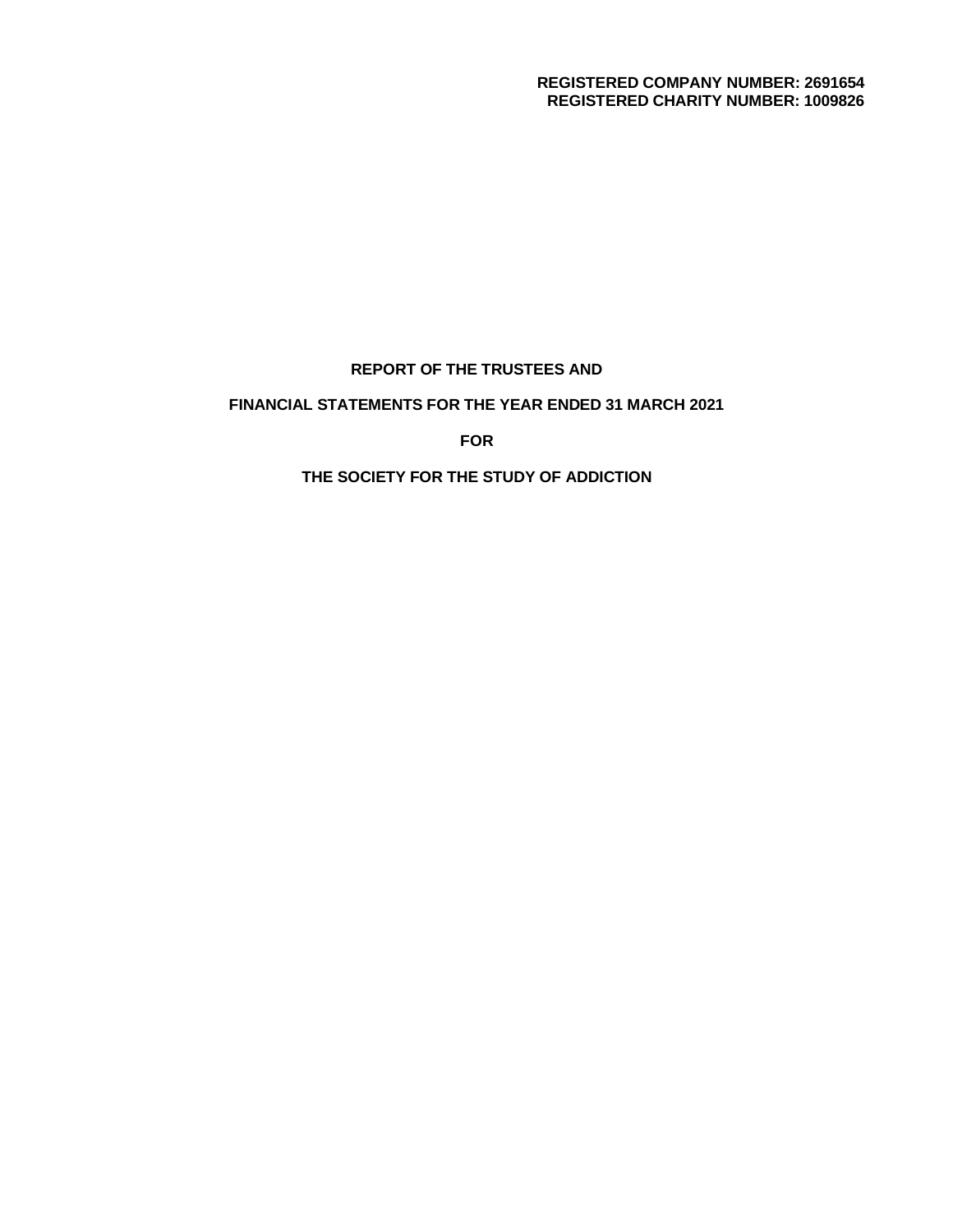## **CONTENTS OF THE FINANCIAL STATEMENTS FOR THE YEAR ENDED 31 MARCH 2021**

|                                             | Page     |
|---------------------------------------------|----------|
| <b>Reference and Administrative Details</b> | 1        |
| <b>Report of the Trustees</b>               | 2 to 13  |
| <b>Report of the Independent Auditors</b>   | 14 to 16 |
| <b>Statement of Financial Activities</b>    | 17       |
| <b>Statement of Financial Position</b>      | 18 to 19 |
| <b>Statement of Cash Flows</b>              | 20       |
| Notes to the Statement of Cash Flows        | 21       |
| <b>Notes to the Financial Statements</b>    | 22 to 31 |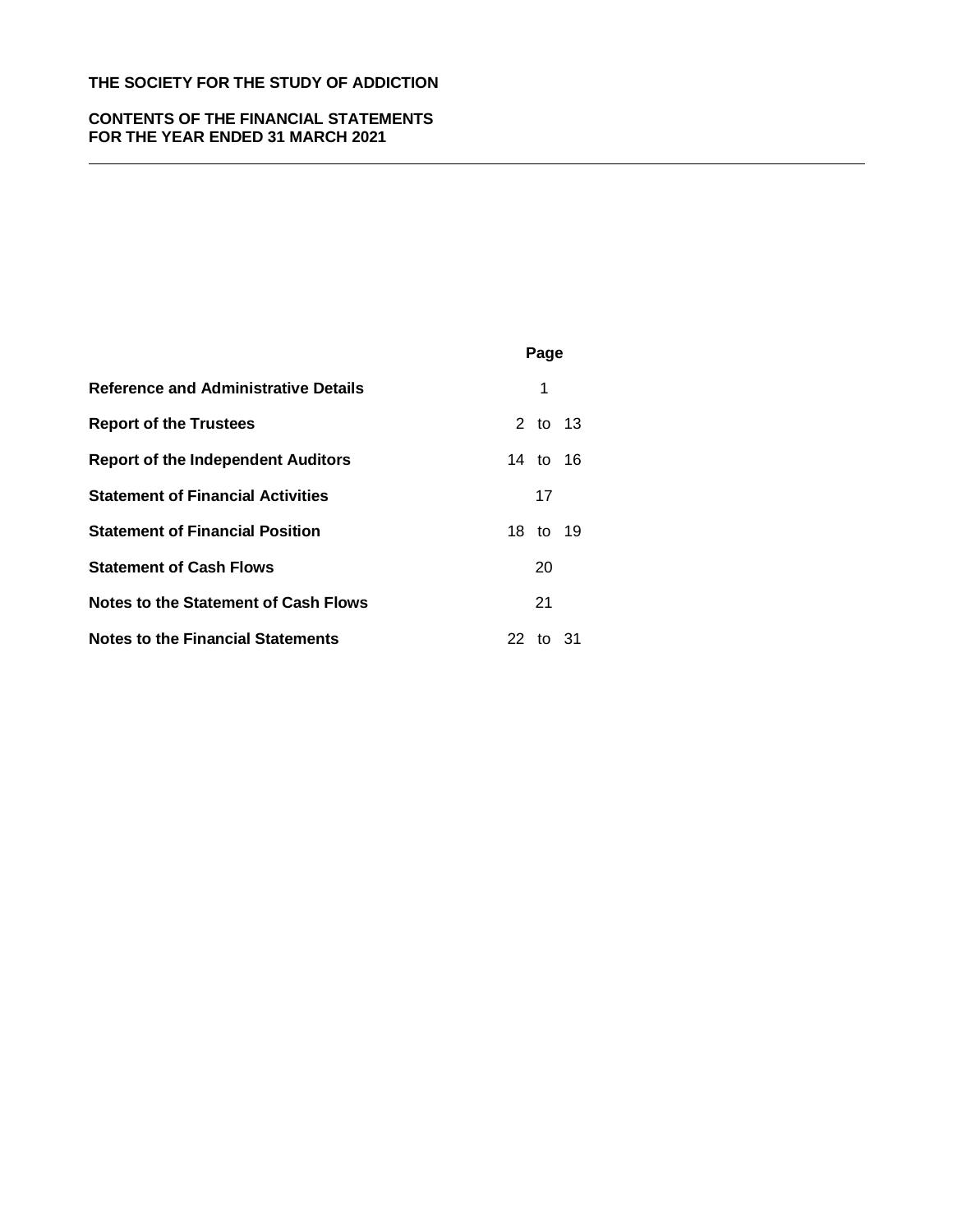## **REFERENCE AND ADMINISTRATIVE DETAILS FOR THE YEAR ENDED 31 MARCH 2021**

- **TRUSTEES** Dr E J Day (President) # Professor E Gilvarry (Vice President) ~ Dr A Dhandayudham (Treasurer) Dr D Rumball (Chair of Governance) - Dr O Bowden-Jones Professor M Hickman + Dr J Marshall & Professor C I Matheson Professor A D McNeill (resigned 6/11/20) Professor J M A Sinclair Professor Sir J S Strang = Dr S L Welch \*
	- # Chair Communications Committee
	- ~ Co-chair Professorship Scheme panel
	- + Chair PhD Studentship Scheme panel
	- Chair Governance Committee, Chair Bursary Scheme panel
	- \* Chair Conferences Committee
	- = Chair Academic Fellowship Scheme panel, Co-chair Professorship Scheme panel
	- & Chair Travelling Scholarship Scheme panel

#### **COMPANY SECRETARY** Professor C I Matheson

#### **REGISTERED OFFICE Office 116**

University of Northampton Innovation Centre, Green Street **Northampton** NN1 1SY

**REGISTERED COMPANY NUMBER** 

2691654

**REGISTERED CHARITY NUMBER** 1009826

**AUDITORS** DNG Dove Naish LLP, Statutory Auditor Eagle House 28 Billing Road **Northampton** Northamptonshire NN1 5AJ

### **CHIEF OFFICER** Mr M Wheeler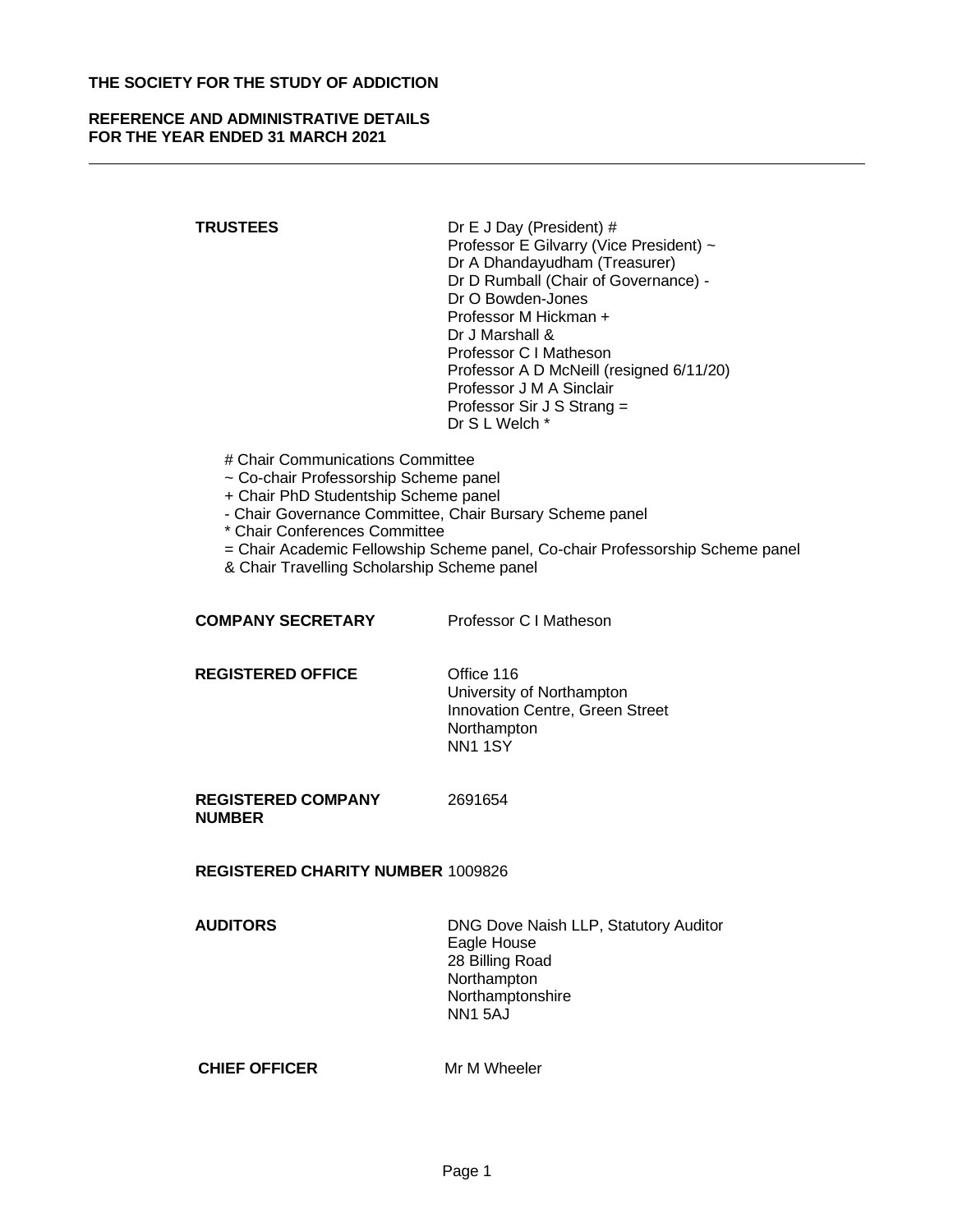## **REPORT OF THE TRUSTEES FOR THE YEAR ENDED 31 MARCH 2021**

The trustees who are also directors of the charity for the purposes of the Companies Act 2006, present their report with the financial statements of the charity for the year ended 31 March 2021. The trustees have adopted the provisions of Accounting and Reporting by Charities: Statement of Recommended Practice applicable to charities preparing their accounts in accordance with the Financial Reporting Standard applicable in the UK and Republic of Ireland (FRS 102) (effective 1 January 2019).

### **OBJECTIVES AND ACTIVITIES**

The Society's principal activity is to add to and promote the scientific understanding of addiction and problems related to it, and to advocate the use of the evidence base in policy and practice.

The Society's main aims and objectives are as follows:

#### **Aims**

- To support the human capital of addiction researchers and practitioners
- To preserve and develop the integrity and quality of and innovation in the addictions field
- To harness and communicate the evidence base to inform policy and practice
- To identify and address the problems of individuals and populations of special vulnerability and liability to harm.

#### **Objectives**

- To support publication of the Society journals
- To have schemes to support training and education in addiction careers
- To make available travelling scholarships
- To organise and hold an annual conference, for members and non-members
- To support addictions conferences
- To explore and disseminate innovations in theory and practice
- To communicate the evidence base to policy makers
- To support specific policy projects
- To communicate research findings to practitioners
- To support the setting up of addictions professionals' associations and societies
- To maintain the Society website and online resources

In setting the objectives the trustees have given careful consideration to the Charity Commission's general guidance on public benefit.

The trustees believe the aims and objectives above will lead to clear public benefit as the activities of the Charity are disseminated to front line practitioners.

### **Grant making policy**

The Society is committed to ensuring that good quality evidence is transposed into clinical practice and policy-making in the addictions field, and an important way of doing this is by investing funds to help build career pathways in addictions research. For many years the Society has offered financial support to individuals to undertake undergraduate and Masters degrees, a fully-funded PhD studentship programme and post-doctoral fellowship positions. Grants are also awarded as part of the Travelling Scholarship scheme to support a member or associate of the Society to travel to international meetings, and/or laboratories and/or clinics, to enhance their training.

Applications for all grants are invited from members and student associates at set times of the year and panels consisting of trustees, and occasionally other specialists selected by the Board, carry out a shortlisting and award process based on criteria set out on the Society's website.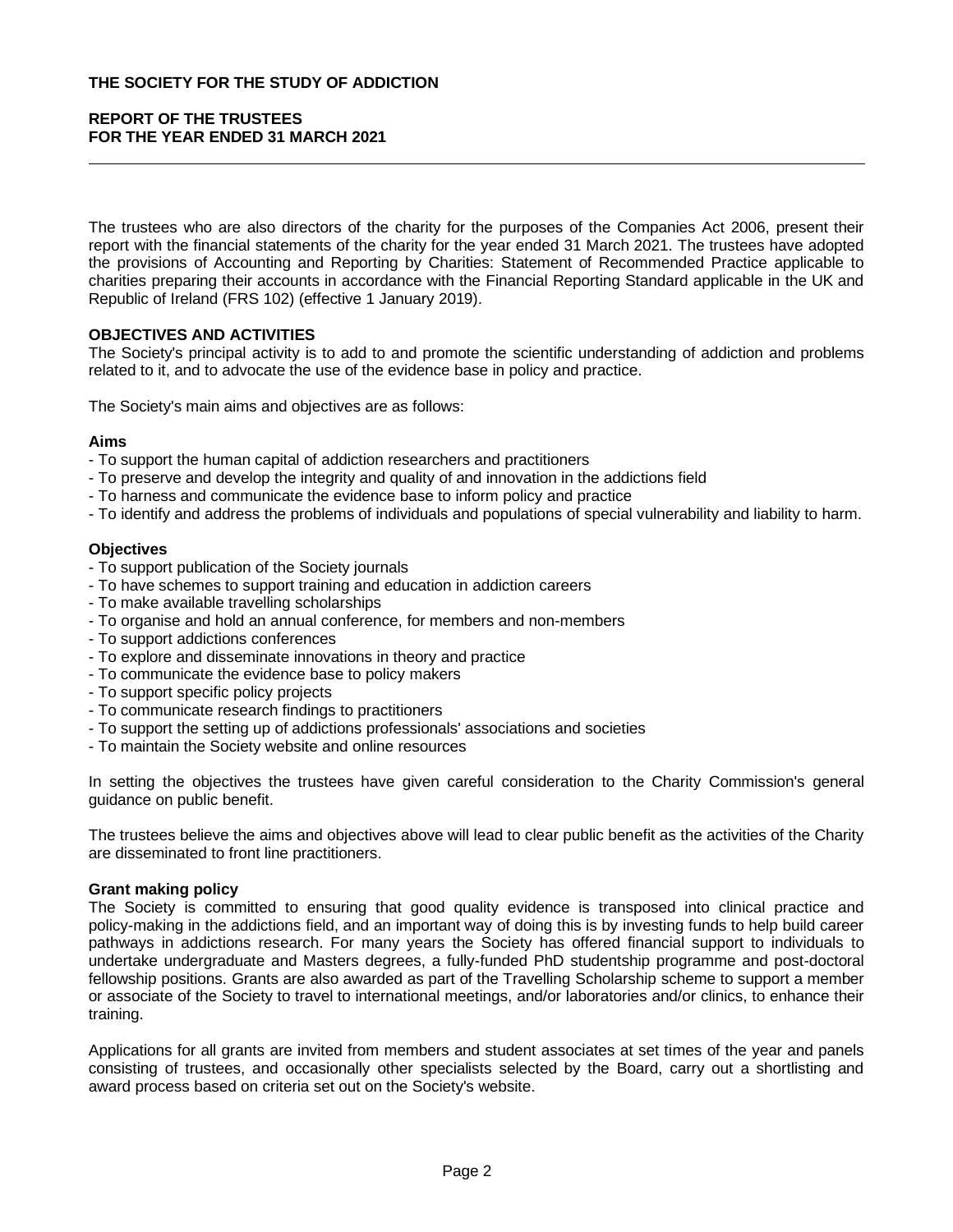# **ACHIEVEMENT AND PERFORMANCE**

## **PRESIDENT'S REPORT - A REVIEW OF THE YEAR'S ACHIEVEMENTS AND FUTURE PLANS**

On behalf of the Trustees, I am delighted to report on the achievements of the Society's journals, academic support schemes and our annual conference, prizes and projects, together with our plans for the future.

The past year has been another challenging one for everyone, as the global pandemic continues to influence our lives. The social isolation caused by the necessary public health response to COVID-19 appears to have increased the harms caused by addiction, and so the work of the Society remains as important as ever. Despite the intermittent restrictions all aspects of the SSA's work have carried on, and I am extremely grateful to the staff, trustees and members for their hard work and enthusiasm under duress.

Our two academic journals continue to lead the international field in scientific impact, and Professor John Marsden has ensured a smooth transition of Editorial leadership at Addiction. He has assembled a fantastic new team of regional and assistant editors, and the journal has continued to publish high impact papers over the past 12 months. The work that Professor Rainer Spanagel and his team have done at Addiction Biology is equally impressive, and both journals are now profitable in a competitive environment. I am very grateful for the hard work of all the journal staff and their continuing commitment to excellence in publishing addiction science.

COVID-19 put paid to our face-to-face conference in 2020, and will do so again in 2021. Although we are all disappointed to miss one of the social highlights of the year, online conferences have led to increased numbers and inclusivity. We were delighted to hear Professor Nora Volkow give the Society lecture in 2020, and look forward to hearing from Professor John Kelly in 2021. The Society will be a major contributor to the largest European addictions conference, taking place in Lisbon in 2022. Fingers crossed, we will be back in Bristol in 2022.

I remain proud of the SSA's role in supporting training in addiction research and clinical practice. Our student bursary, PhD-studentship and post-doctoral Fellowship schemes remain very competitive, and each year we see our SSA scholars making a bigger impact on the academic world. The annual PhD Conference continues to attract large numbers of students, and the next generation of addiction researchers looks very promising.

The remodelling and development of the website and wider e-communications strategy has continued. Dr Rob Calder has provided innovative leadership in developing this strategy, and he has been joined by Natalie Davies as Web Content Manager. They have overseen a refining of the website structure and content, and now produce regular topical, themed materials in addition to the regular features such as the Qualitative Methods Journal Club. They are developing a podcast series focusing on addiction science and practice, as well as a series of up-to-date information pages on treatments in the addiction field. Many thanks to Christine Goodair for her work on the SSA twitter account, where we now have over 7,000 followers. Dissemination of high quality scientific evidence remains a key aim of the Society's work.

As always, the President is indebted to the hard work of the Board of Trustees in running our various schemes, prizes and events. All the members of the Board give large amounts of their time and energy, and this is what makes the SSA such a strong organisation. We continue to review all the society's governance structures under the leadership of Dr Daphne Rumball, and we have refreshed or developed a large number of policies in the past 12 months. This work is not glamourous but is crucial to the safe and effective operation of the SSA. We are looking to add new trustees in the next year as some long-standing Board members step down, and we also plan to refresh the SSA Strategy in 2022.

I finish by thanking Chief Officer Martin Wheeler and Executive Officer Graham Hunt for their support and guidance in everything the Society does. They remain both efficient and enthusiastic and should take much of the credit for all we have achieved together.

Dr Ed Day President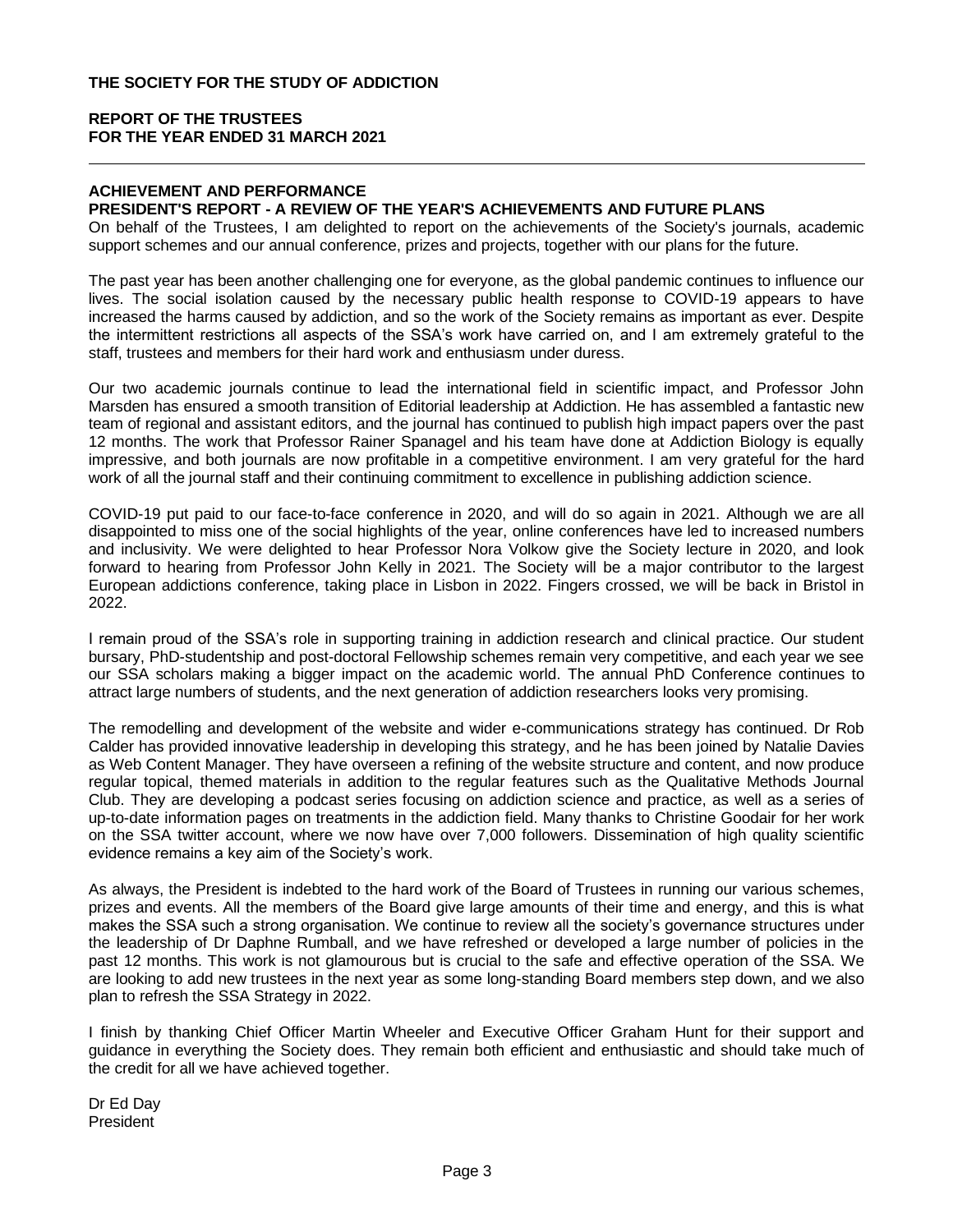## **REPORT OF THE TRUSTEES FOR THE YEAR ENDED 31 MARCH 2021**

### **Society Journals**

#### **Addiction**

In the journal's reporting year ended 31 December 2020, *Addiction* received 1,329 original article submissions. The acceptance rate for unsolicited material was 13% and 176 research reports and reviews were published. The journal's impact factor has increased from 6.34 to 6.53.

The Editor-in-Chief, Professor Robert West, retired as planned on 31 December 2020, along with Commissioning Editor Professor Joanne Neal, Deputy Commissioning Editor Professor John Holmes, and Assistant Commissioning Editors Dr Kari Lancaster and Professor Sterling McPherson. On 1 January 2021, Deputy Editor-in-Chief Professor John Marsden was appointed as Editor-in-Chief and Commissioning Editor. The following appointments were made at the same time, Professor Keith Humphreys as Deputy Editor-in-Chief (also continuing as Regional Editor for the Americas), Professor Matt Hickman as Regional Editor for Europe, Africa, and Asia, Molly Jarvis as Deputy Commissioning Editor, and Professor Robert West as a Strategic Advisor. Continuing in their roles are Professor Shane Darke as Regional Editor for Australasia, Dr John Stapleton as Statistics and Methodology Editor, Dr Rob Calder as Addiction News Editor, Dr Jean O'Reilly as Book Review Editor, Dr Suzanne Gage as Social Media Editor, and Professors Wayne Hall and Jalie Tucker as Strategic Advisors.

Journal Manager Gill Rangel continues as Editorial Manager for the Americas and Europe, Africa and Asia, supported by Florence Wissler as Associate Journal Manager and Gabriella Pounds as Editorial Assistant. Margaret Eagers-Rickit (Australian office), Molly Jarvis and Jean O'Reilly continue as Editorial Managers.

Commissioning of methodology articles and discussion papers continues to work well. Two ongoing series on clinical issues help to build connections between theory and practice and widen our readership. *Addiction* has more than 14,000 Twitter followers. 'Key findings' and links to press releases are tweeted as articles are published.

The journal continues to improve its core operations and pays close attention to opportunities and threats arising from the changing publishing scene. The opportunities provided by digital technology are being harnessed with a major project to develop an online ontology (the AddictO) that will form the basis of an ever evolving knowledge system to 1) capture key information in the field of addiction as a searchable database, 2) promote consistent use of terms and ways of expressing research and research findings to promote much better integration across studies, and 3) underpin the development of the Addiction Paper Authoring Tool (Addiction PAT). Addiction PAT has been launched as an online tool to support comprehensive and consistent reporting of research and findings in both a human and machine-readable form. It is expected to aid scientific publishing by providing an intelligent, context-sensitive form-based systems for authors to ensure that they report all the information required in a form that will allow the information to be discovered and integrated with other research.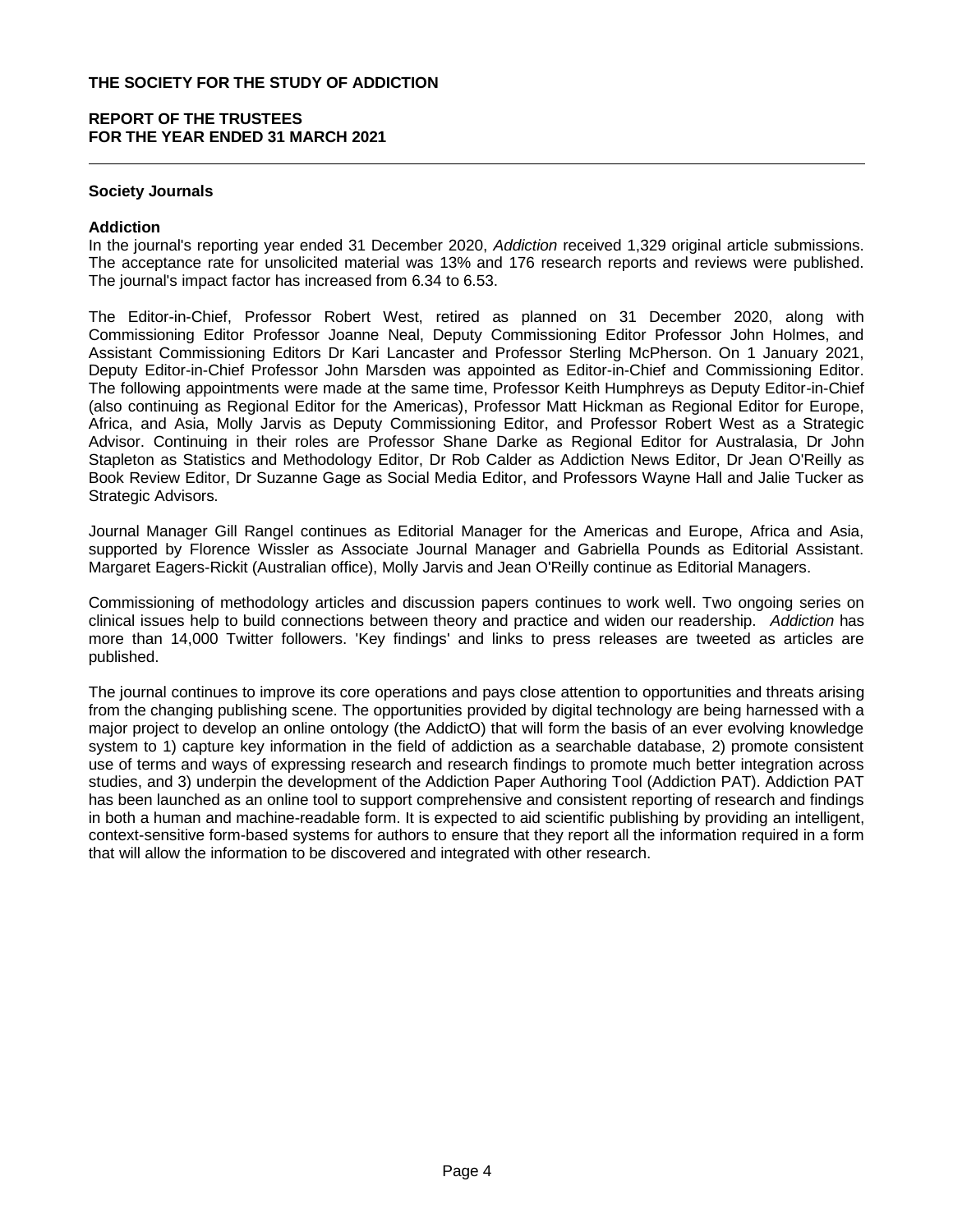## **Addiction Biology**

In the journal's reporting year ended 31 December 2020, *Addiction Biology* received 326 original article submissions. The acceptance rate was 38% (down from 44% in 2019) and 144 papers were published in issues. The Journal's impact factor for 2020 increased to 4.280 and is at number four in the Substance Abuse (SCI) category.

Professor Rainer Spanagel continues as the Editor-in-Chief. There are two Senior Editors for North America, Professors Robert Messing and Rajita Sinha, and Professor Antoni Gual continues as Senior Editor for Europe, Africa, Asia and Australia in Human Studies.

The journal continues to pay close attention to opportunities and threats arising from the changing publishing scene and the demand for open access continues growing, as more funders develop open access publishing mandates and people have realised how important accessing research quickly is, in solving world crises. *Addiction Biology* currently remains a hybrid journal and in 2020 the number of Open Access papers published doubled, helped by read and publish agreements.

The number of institutions with access to the journal in 2020 was 7,198 (a very slight decline compared to 2019 and not out of line with other Wiley titles). Usage declined by 3.7% but is up 27% so far in 2021.

## **E-communications: Website and Twitter**

#### **Website – news pages**

The number of pageviews and website users increased throughout 2020/21 from around 5,000 users and 10,000 pageviews per month in April 2020 to around 7,500 users and 17,000 pageviews per month in March 2021. The main focus in 2020/21 was redesigning and relaunching the news section and publishing regular articles to this area of the website.

The news pages include blogs, features, interviews, podcasts, report summaries and research analyses. These resources help to raise the profile of the Society (SSA), the SSA website, and the research and study that the SSA funds. Having a regularly updated newsfeed also signals to website users that the SSA website is regularly updated.

#### **Website – resource pages**

A second key area of the SSA website is the resource pages that will change less frequently than the newsfeed and will give website users an overview of individual topics (e.g., contingency management, methadone, naloxone). We did not publish any 'treatment resource' pages in 2020/21. We have, however, developed and tested a new type of page that will identify and 'pull through' all SSA website content (including conference presentations, interviews and blogs) on a topic and will display this as a single webpage.

The result will be a series of pages that will summarise the basic details for a given topic and that will then display links to related material. The first set of such pages will relate to treatments for addiction. Further resources will then relate to policy, research methods, and SSA funded projects.

## **Drug and Alcohol Findings**

In the latter half of 2020/21 we began discussions with Mike Ashton and Natalie Davies about the future of Drug and Alcohol Findings (DAF). The Findings online resource had similar aims to the SSA website and was predominantly funded by the SSA. After some negotiation it was agreed that we would cease funding the Findings website and that Natalie would start working for the SSA. We also discussed how analyses, archives and other resources on the DAF website could be incorporated into the SSA's website and into the developing treatment resource pages.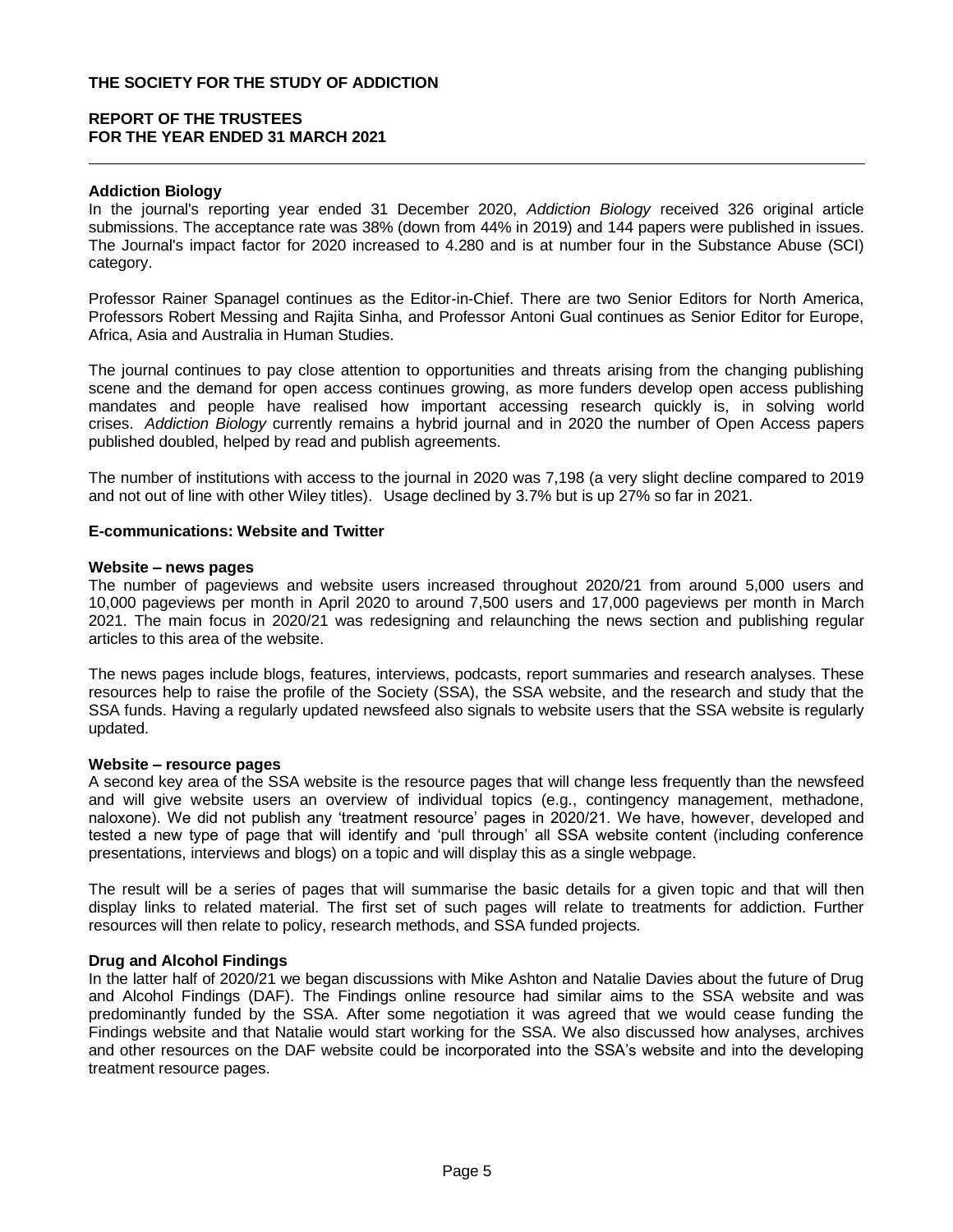### **Website team**

Rob Calder began working as a full-time Editor on the SSA website from January 2021. Natalie Davies has also started working as Content Manager. Graham Hunt and Christine Goodair continued in their respective roles.

## **PhD podcast**

The PhD podcast was launched in September 2020 and has produced 14 episodes to date. Episodes from the podcast have been downloaded 2,241 times and have reached 78 countries. The process of producing the podcasts has also helped SSA funded PhD students develop skills in podcasting and science communication.

### **Newsletter**

We re-launched the SSA newsletter in January 2021. The newsletter comprises links to resources on the web, addiction news, research from *Addiction* journal, SSA website features and SSA events. It is sent out every two weeks to members, student associate and other subscribers.

#### **Slides for medical education**

We have collaborated with Drug Science to produce a series of slides for use in medical education. These are designed to fill a gap in the knowledge and education of medical students. We have produced five sets of slides so far and have a further four scheduled in before reviewing the collaboration.

### **SSA Early Career Research network**

The SSA Early Career Research network was launched in early 2021 with a view to putting on four (initially) online events each year that will help PhD students and post-doctoral researchers in addictions. The first event covered guidance on applying for funding and was well attended. We have also established a monthly SSA Early Career Research newsletter that will cover similar topics whilst featuring work and blogs from early career researchers.

### **SSA funded projects**

We have developed pages to support projects that are funded by the SSA and aim to create a section of the website dedicated to SSA funded projects, conferences and other outputs.

### **Strategy and future plans**

The strategy for the next year is to continually develop and improve the news content and other existing outputs whilst developing the static pages, the SSA podcast and promoting the website to new users. In doing so we aim to increase the numbers of website users and to increase the impact of the website's resources.

#### **Static pages / SSA content archive**

The next phase in developing the static, subject specific pages is to write the core content for each page and to align existing SSA resources with those pages. This will involve reviewing, and tagging, all content on the website (~2,000 pages) to enable those pages to be automatically created. For example, there are many resources on the SSA website about contingency management. These range from essays to conference posters to full length presentations with video, audio and slides. The content varies in quality, date and relevance. Once archived and tagged we will be able to ensure that web users are directed to the most relevant and up-to-date information possible. We will also then be able to see which topics have fewer resources enabling us to commission content according to need rather than availability.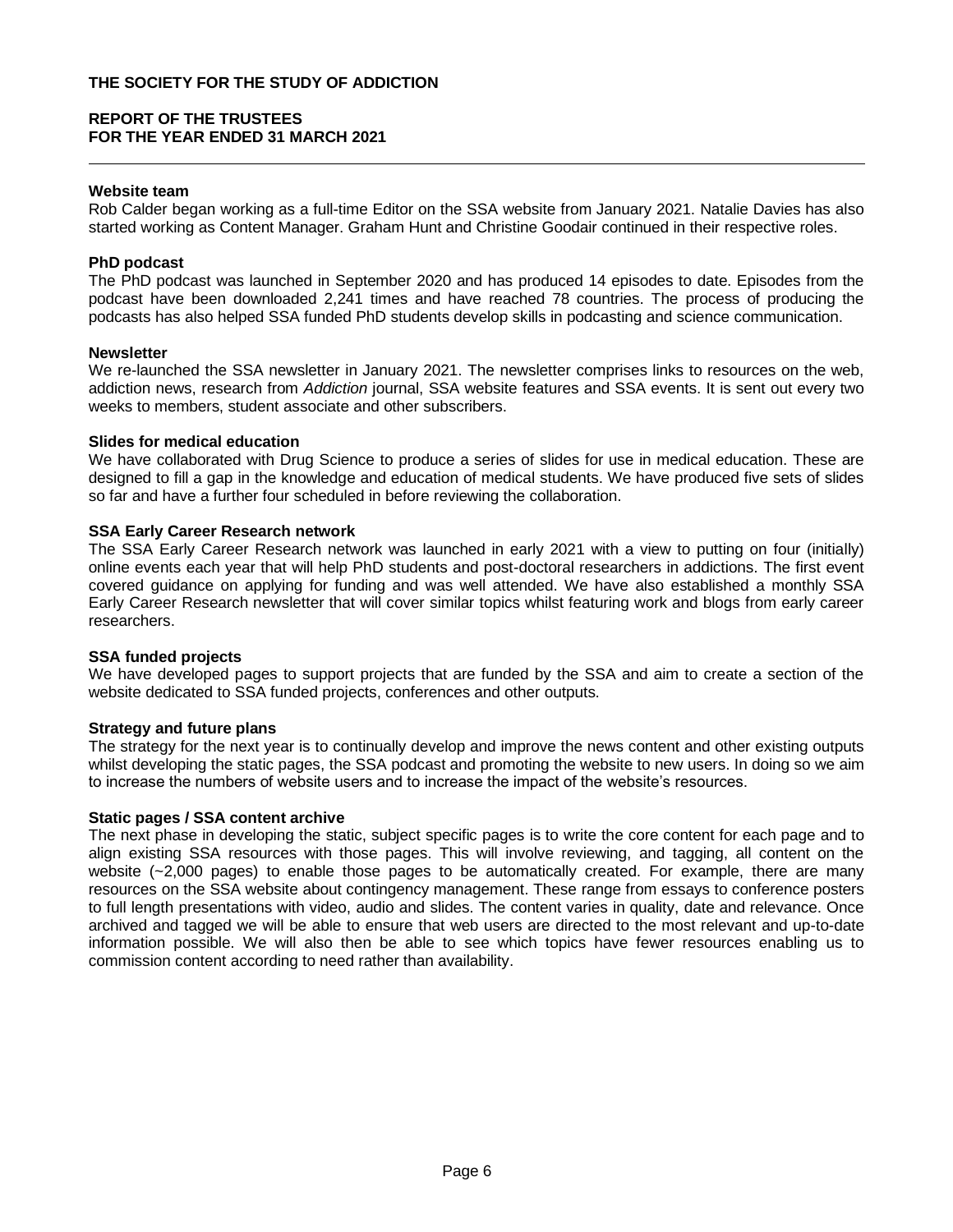We have started to collaborate with the Medical Council on Alcohol to incorporate information from them onto these static pages. We will also thread key resources through all topics, for example all static pages about treatments will refer to the Orange Clinical guidelines and to equality and diversity issues.

### **SSA podcast / YouTube channel**

The SSA podcast pilot has been developed and piloted. The SSA podcast will be very different in content from the PhD podcast and will focus on reviewing current news policy and research in addiction for an audience of people in practice, policy and research.

#### **Promotion**

To date the website team has focused on organising and producing content for the website. We have a large twitter following and promote content there. We have, however, yet to actively promote the website to potential users outside of Twitter. Once the static pages are in progress, we will actively promote our work to policymakers, practitioners and researchers. This will involve giving talks to key stakeholders, exchanging content with other websites, and developing a promotions strategy for Twitter, Facebook and other social media websites and apps.

#### **Academic Schemes**

#### **Griffith Edwards Academic Fellowship Scheme**

Launched in 2012, this scheme has now created nine SSA Fellows, five of whom have graduated from the scheme and remained within academia, in the addiction field. Now well established, the scheme continues to support its cohort of respected researchers, contributing significant productivity and ongoing longer term career growth, benefiting both the individual and also the Society's longer-term perspective. The Fellows lead the organisation of the Society's annual PhD Symposium, held for the first time in 2020 online and welcoming a record number of delegates. We welcome Dr Katie East, the newest appointment under the scheme, and details of all Fellows can be found on the Society's website.

### **PhD Studentship Scheme**

Though lower than the previous year, nevertheless a healthy number of applications were received for the 2021 funding round and interviews were again conducted via video conference. Five students were shortlisted and two appointments made: Alice Bowen at King's College London, for 'Exploring the role of emotional regulation in people with co-occurring substance use disorder, post-traumatic stress disorder and experience of interpersonal violence: A systematic review and longitudinal qualitative study of people receiving community substance misuse treatment', and Saba Ishrat at the University of Oxford, for 'Neurogenomics investigation in Alcohol-related brain damage to dementia: Mendelian Randomization Approach on UK Biobank cohorts'.

Details of all PhD Studentship recipients, final reports as they graduate from the scheme, and papers published from their SSA-supported research can be found on the website.

#### **Bursary Scheme**

Thirty-two applications were received between 1 April 2020 and 31 March 2021, of which 25 were awarded bursaries. Thirty of the applications were for multiple-module study. The amount of funding requested varied between £1,060 and £12,750 – though the maximum award is capped at £4,500. The total spend on bursaries was £84,741. Applications were received from students at 11 different universities – one more than in the previous year, with the 'Addiction Psychology and Counselling' MSc at London South Bank University again proving the most popular, followed by courses at Middlesex University and the University of the West of Scotland.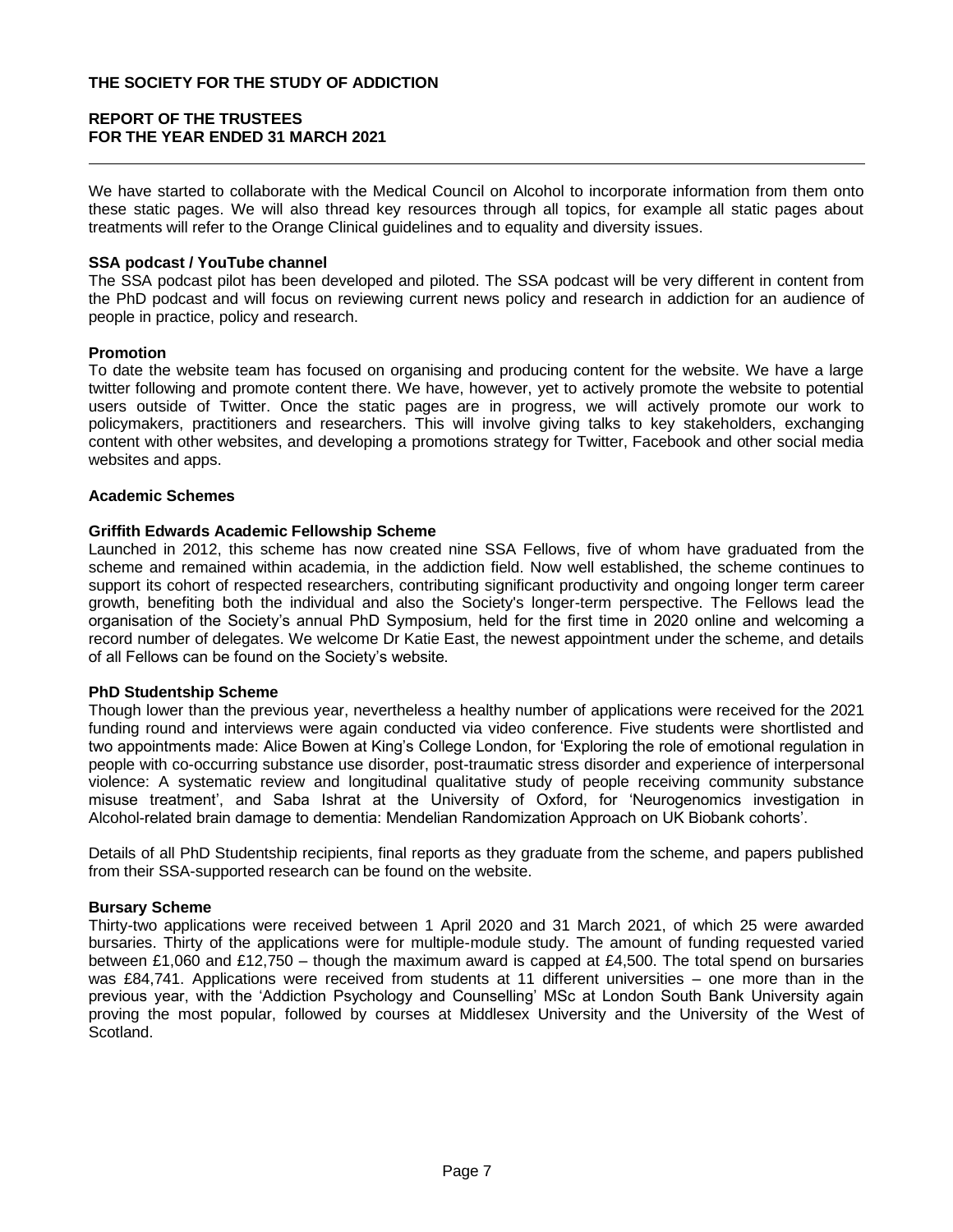The bursary panel introduced a new feature to the website in this year, having been aware for some time that many students are motivated to study in the field by their personal connections with addiction. An optional, open text field in this regard has been added to the application form, and applicants' consent requested to share their lived experience, anonymously, on the website. This has proved popular among applicants and may encourage more applications under the scheme.

## **Travelling Scholarship Scheme**

Three applications had been agreed at the Trustees' March 2020 meeting, shortly before the British government announced national lock-down measures due to the SARS-CoV-2 pandemic and as a result the three trips had been unable to proceed as originally planned. The Trustees had agreed that the Travelling Scholars would be encouraged to submit modified versions of their trips – where this is feasible – after travel restrictions were ended.

### **Annual Conferences, 2020**

### **Annual Conference**

The Society's Annual Conference had been planned for Thursday 5 and Friday 6 November, at the Crowne Plaza in Newcastle, however as the world responded to the global pandemic the Conference committee revised their plans. Various options were considered, and in the end the solution agreed to be most secure, least vulnerable to disruption and offering the widest opportunities for attendance was to move the event completely online. It was judged crucial that most or all of the main presentations should be delivered live and to recreate as far as possible the interactivity ordinarily provided by a conventional, in-person conference, live question-and-answer sessions would feature prominently. These interactive sessions were programmed for every plenary session and, for the first time, following the Society Lecture, for which the Society was delighted to welcome Dr Nora Volkow of the US National Institute on Drug Abuse.

Once a dedicated online events platform had been identified, the structure of the conference was revised to allow as much content to be delivered as possible, in a format as close as possible to the conventional, in-person event. An online format was developed to allow presentation of delegate posters accompanied by a brief, oral narration. This proved very popular with poster authors and almost 70 abstracts were received, comparable to a conventional SSA conference.

To counter the fatigue of watching a computer screen and to help hold delegates' attention, the over-all length of the conference was reduced, by shortening presentation times. The number of sessions however was the same as for a conventional SSA Conference, and the programme was packed. Three, themed sessions from an open invitation to Members were selected, on 'Opioid overdose: Mechanisms of action and interventions for reversal', 'Addictive behaviours and their impact on UK Armed Forces serving personnel, service leavers, and their families' and 'Alcohol Care Teams: where to next?', and three sessions of delegate oral papers ran in parallel with various sessions across the two days: 'Identifying and reducing risks of opioid use', 'Messaging and behaviour change' and 'Research during covid'. Featured, plenary sessions included: 'Vaping and addictions', 'Recovery support services: Building the evidence base' and we were very pleased to host a special session, ''Hooked' - The Unexpected Addicts - BBC5Live podcast series. A national broadcasting first', by Melissa Rice and Jade Wye, chaired by Michael Rawlinson of *Action on Addiction*.

The second day closed with a very popular talk by Professor Carl Hart of Columbia University, which attracted almost as much feedback as Society Lecturer, Dr Nora Volkow's, 'How drugs affect the brain'. At well over 300, delegate numbers were significantly increased on previous years, and delegates from 19 countries and four continents attended, including despite the time-zone differences, 19 from Asia/Australasia and 13 from the Americas.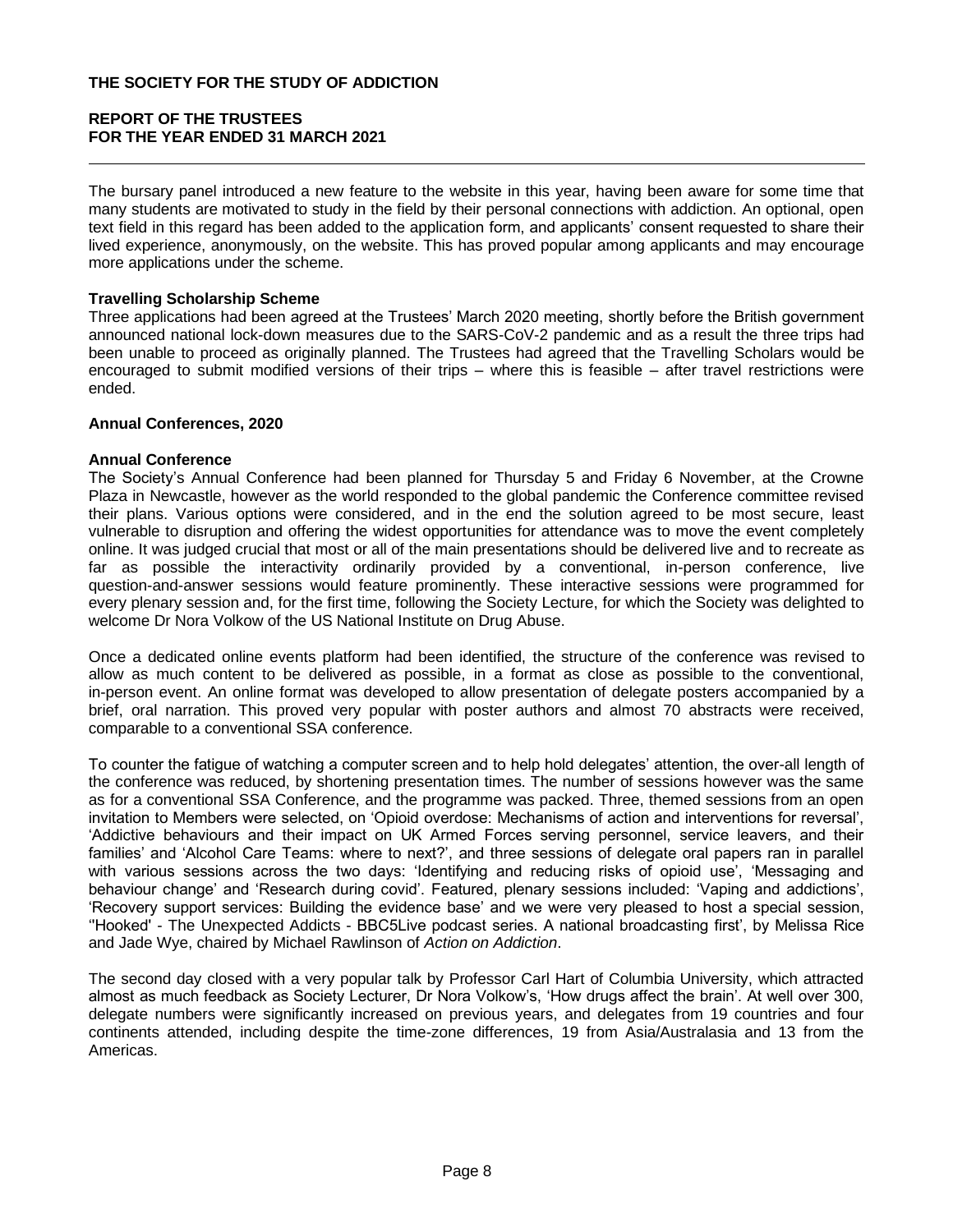As winners of the annual poster prize, the panel of judges selected, in the 'Student-led research' category, Leon Y. Xiao's, 'Loot box prevalence and video game companies' interpretations of loot box probability disclosure regulations in the People's Republic of China' and in the 'Research Projects and Service Evaluation and Audit' category, Dr Robert Heirene's, 'A randomised control trial to evaluate messages that promote limit setting and the effects of limits on online gambling behaviour'.

## **PhD Symposium**

The overarching aim of the PhD Symposium is to bring together PhD students from a range of disciplines, institutions, and stages in their studies, to learn about each other's work and methodological approaches, exchange ideas, and foster supportive and productive networks. It also demonstrates the Society's appreciation of the work and commitment of PhD students, encourages membership of the Society, and helps promote excellence in addiction science.

Like the Annual Conference and for the same reasons, the PhD Symposium also moved online in 2020 and was organised primarily by SSA Fellows Dr Inge Kersbergen and Dr Nathan Critchlow and SSA PhD Student, Maike Klein. It took place the day before the main conference, Wednesday, 4 November, and was hosted on Zoom. The delegate cap was increased to 90 – double the traditional maximum and 80 delegates booked. Students attended from countries outside the UK, including India, the United States, Australia and Norway and 32 delegates presented their work. Four sessions of student presentations were delivered in parallel in two Zoom 'rooms', themed on presentation topic and with each speaker having 10 minutes plus a few minutes for audience questions. The final session was a panel discussion about post-PhD career options, led by Drs Sarah Fox, Tom Freeman, Rachel Orritt and Kyla Thomas. Feedback was strongly positive and over-all the organisers and delegates felt the technology was reliable and provided an adequate platform for the event.

### **The Fred Yates Prize**

The panel agreed the 2021 prize should be awarded to Dr Sarah Jackson of University College London, in recognition of having achieved a distinct programme of work on smoking cessation interventions, developing and communicating the understanding of the effectiveness of interventions from a behavioural-change perspective through involvement with policymakers such as ASH and Public Health England. The Trustees commended Dr Jackson on her body of strong publications, and on leading on grant applications at an early stage in her career.

### **Projects, Conference Support and other initiatives**

### **ICARA Covid and Substance Use Webinar Series**

The trustees agreed to support a six-part series of webinars organised by the International Confederation of Alcohol, Tobacco and Other Drug (ATOD) Research Associations (ICARA), to run between March and August 2021. The series has two main aims: (a) to share findings of research on COVID-19 and substance use and behavioural addictions; and (b) to discuss challenges and innovations with respect to conducting ATOD and behavioural addiction research during the era of COVID-19 globally. Content from the series will be disseminated both by ICARA and the Society.

## **The 2nd Current Advances in Gambling Research Conference**

The meeting will bring together inter-disciplinary academic experts in the fields including behavioural science, addiction, clinical treatment services, economics, social sciences and neuroscience to discuss the latest data-driven developments in research on gambling. It will be a high-profile, independent of industry, specialist meeting held outside of London, and will have at its core an emphasis of partnership-working aimed at developing a sustainable network of gambling research, practice and policy-based stakeholders in the UK. The conference will increase opportunities for gambling researchers in the UK, often operating in isolation, to network and collaborate with national and international colleagues, allowing development of a more collaborative, cohesive approach to gambling research. Originally scheduled for Autumn of 2020, the event has now been rescheduled for Spring 2022.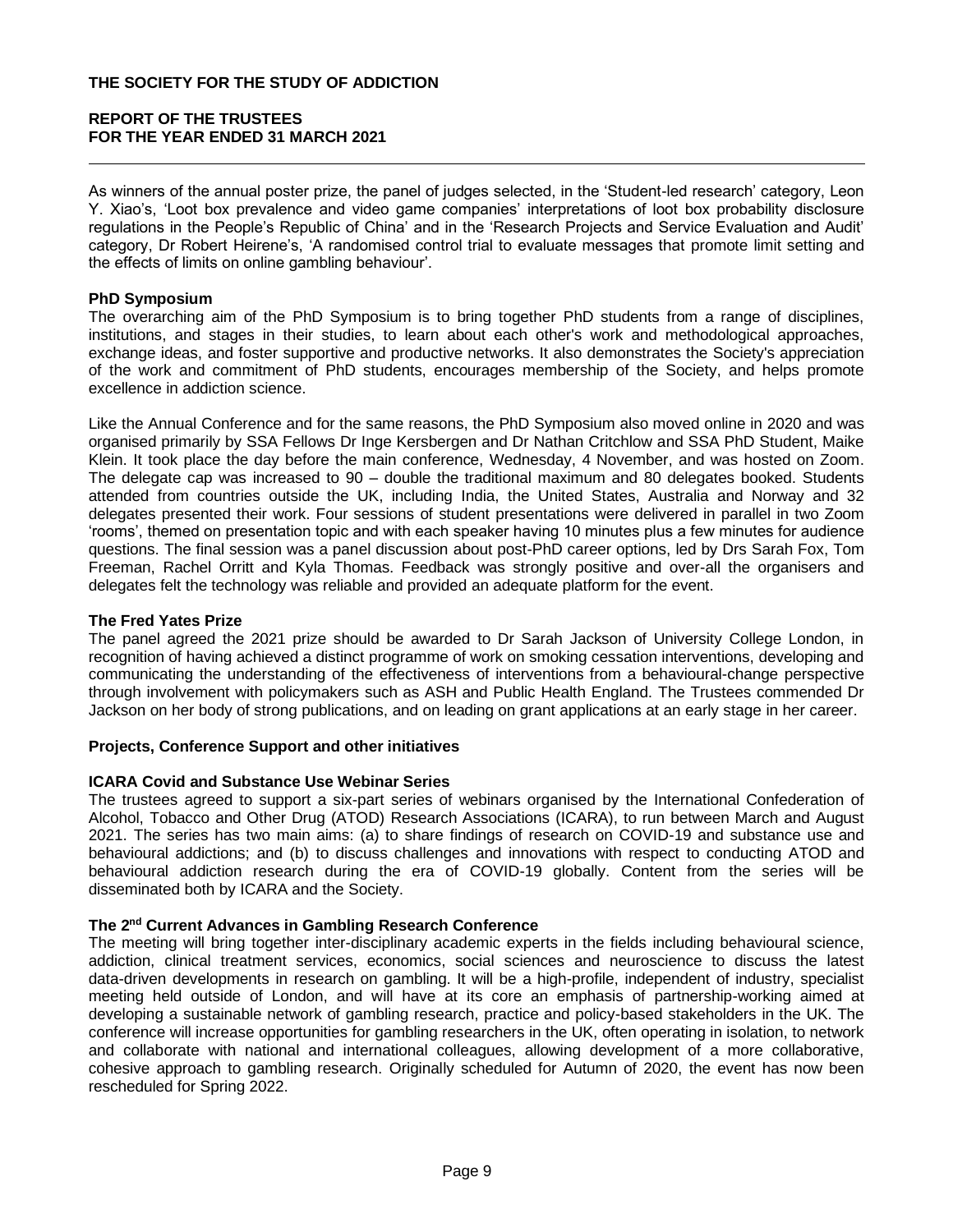#### **An online citizens' jury to deliberate on whether people who are alcohol dependent should be included in anti-discrimination legislation**

Substance dependence is classified as a mental health condition, but while other mental health conditions are included as disabilities in the Equality Act (2010), substance dependence is explicitly excluded. With funding from the Society, Dr Sarah Wadd and Maureen Dutton (University of Bedfordshire) and Ipsos Mori held a citizens' jury to find out whether members of the public thought alcohol dependence should be excluded from the definition of disability for the purposes of the Equality Act.

An extract from the group's Key findings and recommendations states that:

"A citizens' jury revealed that three quarters of jurors (11/15) did not think that alcohol dependence should be excluded from the definition of disability for the purposes of the Equality Act. The jurors who thought that alcohol dependence should be excluded from the definition of disability in the Act nevertheless believed that people with alcohol dependence should be protected from discrimination. It was including alcohol dependence within the definition of disability in the Act that they disagreed with. Alcohol dependence constitutes a disability in discrimination legislation in the United States, Australia, Canada and New Zealand.

The exclusion of alcohol dependence from the Equality Act has serious ramifications and is out of step with public opinion and discrimination legislation in other countries. For these reasons, we recommend urgent political debate on whether the clause which excludes alcohol dependence from the Equality Act should be withdrawn to allow the courts to decide whether alcohol dependence constitutes a disability for the purposes of the Act".

#### **Understanding the links between autism, addictive behaviour and substance use disorders – A Priority Setting Partnership**

Funding was agreed for this project led by a team based at Southampton University. The project aims:

1. To convene a Priority Setting Partnership (PSP) of clinicians, researchers and experts by experience to work together to identify and prioritise the evidence uncertainties surrounding substance use disorders (SUD), and potential behavioural addictions in autistic people

2. Reach consensus on a final list (top 10) of jointly agreed research and policy priorities in this area, publicise them widely, and make sure that other uncertainties are recorded and available for researchers and research funders to access

3. To produce a toolkit based on the completion of this project for a Society for the Study of Addiction branded Priority Setting Partnership template to facilitate priority setting for researchers and policy makers in other areas of addiction (e.g., recovery worker competencies), using a consistent methodology.

Further information and progress reports will appear on the Society's website in the coming months.

## **FINANCIAL REVIEW**

## **Investment policy and performance**

In accordance with its governing document, the Society is empowered to invest its monies not immediately required for its purposes, in investments, securities or property as may be thought fit, subject to any statutory requirements and noting that investment should not be made in commercial companies connected with gambling, tobacco or alcohol.

The Society's long-term investments are held in a professionally managed and ethical investment fund, in keeping with the Society's aims. The fund is a well-diversified combination of predominantly quoted shares, together with an allocation of lower risk fixed interest and alternative securities held via an investment fund specifically available to charities and similar institutions and which aims to achieve long-term returns. As of 31 March 2021, the long-term investment portfolio had increased by over 21% compared with the 31 March 2020 valuation. Financial markets rebounded strongly from the March 2020 lows caused by the uncertainty of the SARS-CoV-2 pandemic and this is reflected in the Society's investment portfolio as at 31 March 2021.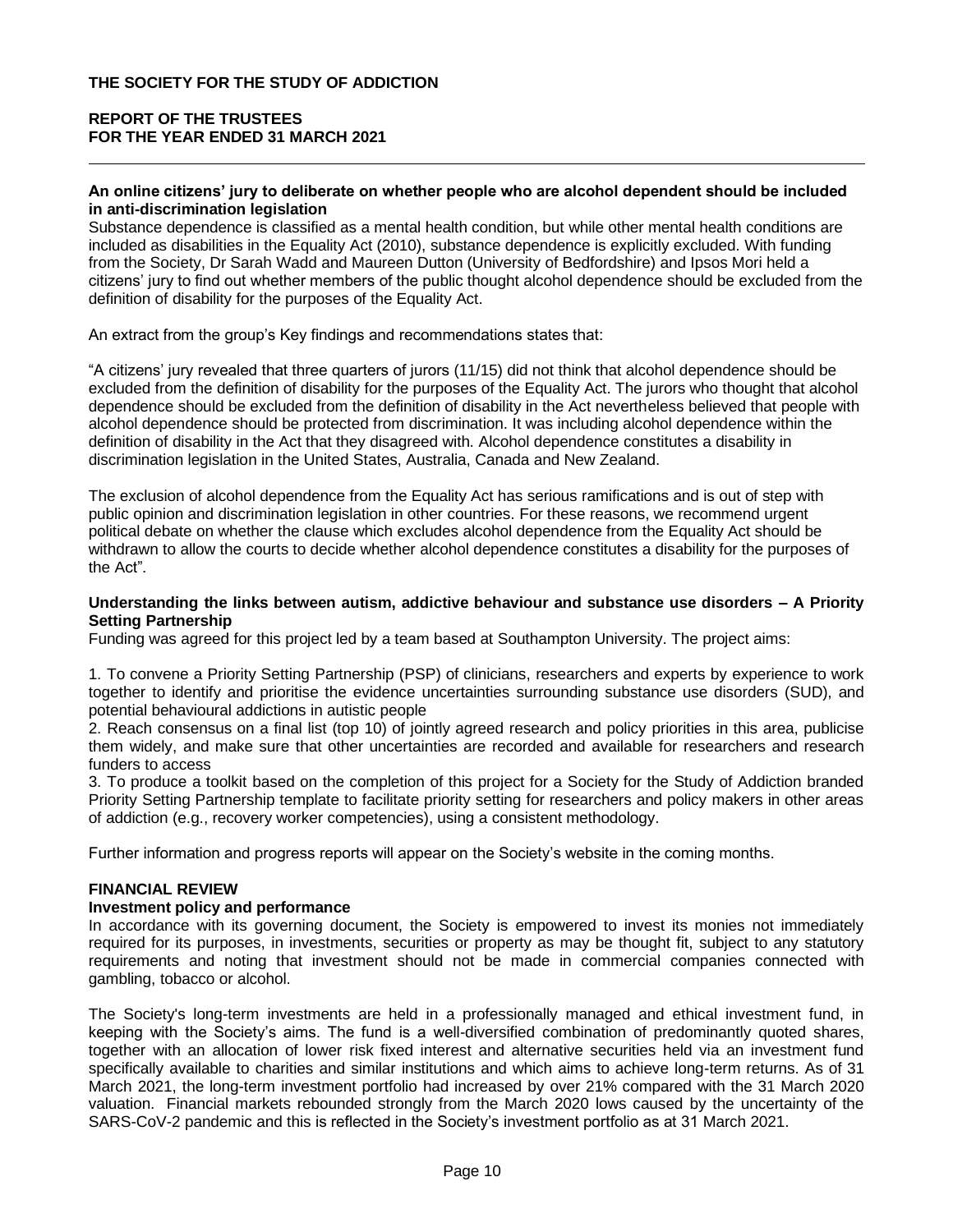## **FINANCIAL REVIEW (CONTINUED)**

The trustees are satisfied with the returns of the investment funds during a time of continued uncertainty and continue to monitor the on-going performance. In addition, the Society continues to hold a proportion of its reserves in bank treasury term deposits. The proportion of total reserves held in non-cash investments and cash deposits is monitored and maintained in accordance with a policy statement set by the trustees, aided by ongoing investment advice all of which is reviewed regularly.

### **Results**

Net income for the year amounted to £647,763 (2020: net expenditure of £160,169).

### **Assets**

The assets are held in pursuance of the company's charitable objectives. The net assets of the unrestricted funds at 31 March 2021 amount to £4,959,511 (2020: £4,311,748).

## **Reserves policy**

The Board of trustees has determined that the Society should maintain unrestricted funds which are not invested in tangible fixed assets or fixed asset investments (the 'free reserves') at a level representing a year's expenditure. This would provide sufficient funds to complete the publication of the journals, meet overhead costs and wind up the charitable company if necessary. At the year end, the 'free reserves' amounted to £1,782,077 (2020: £1,689,915) which is in excess of the stated policy. The Board has prepared a five-year plan to increase expenditure on various initiatives, in line with the Society's core objectives, which will reduce this excess.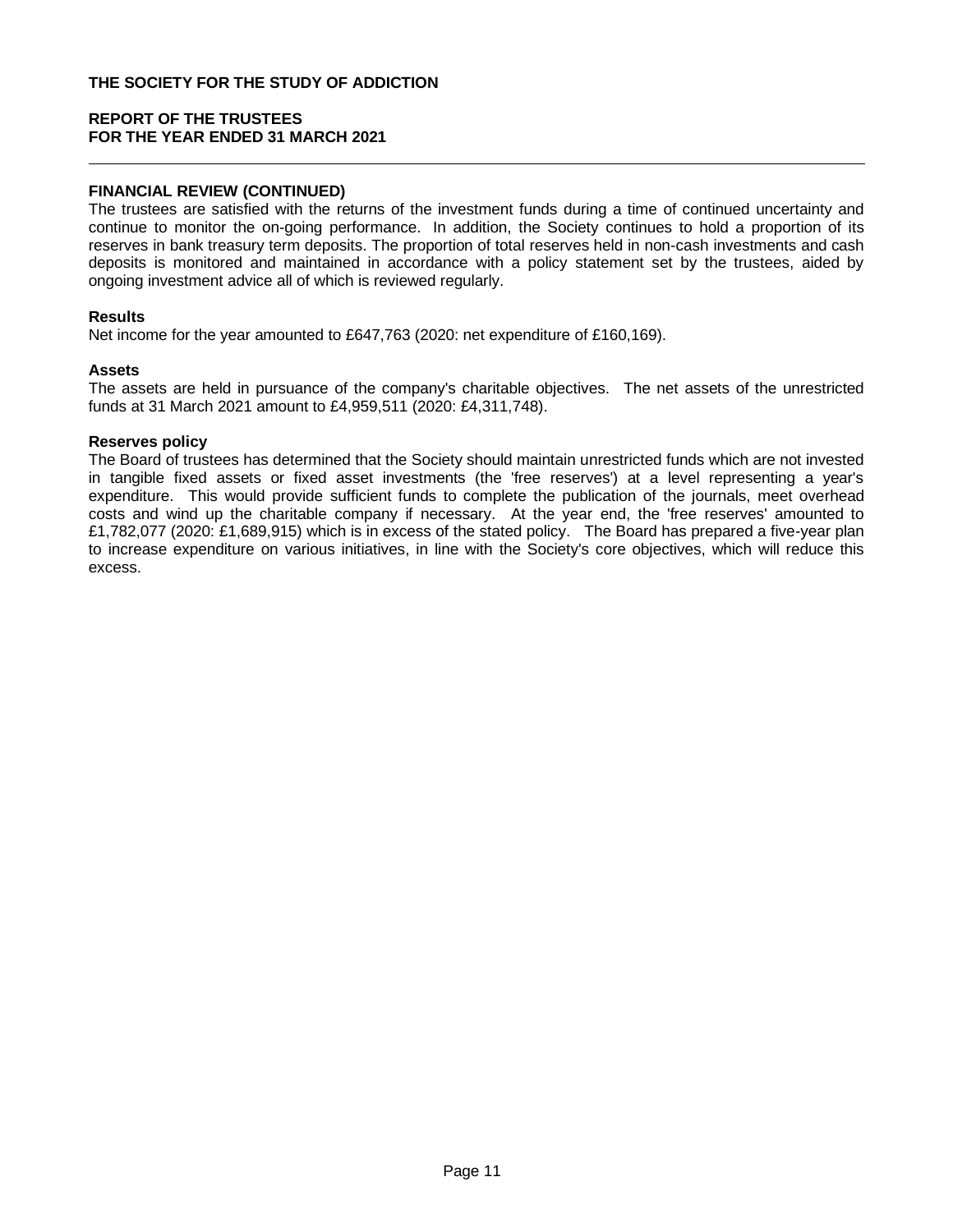## **STRUCTURE, GOVERNANCE AND MANAGEMENT**

The Society for the Study of Addiction (the Society) is established for charitable purposes and is constituted as a company limited by guarantee governed by its Articles of Association, last amended in November 2012.

#### **Organisation**

The trustees of the Society (the Board) are elected by the membership and their role is to provide scientific direction, business and financial administration to the charitable company.

The Board shall have not less than three, nor more than 15 members, of whom no more than 12 are elected by the membership of the Society at the Annual General Meeting, with the Board having the power to co-opt up to a maximum of three additional members with the same powers as elected members. Trustees serve until the end of the third Annual General Meeting following the one at which they were elected.

The membership of the Board is set out on page one. All served on the Board throughout the year apart from Professor Ann McNeill who resigned on 6 November 2020. No trustee has any beneficial interest in the Society.

A Chief Officer is appointed by the trustees to manage the day-to-day operations of the Society. The editors of the Society's journals are appointed by the trustees.

#### **Governance**

The Officers of the Board consist of the President, Vice President, Treasurer and Chair of Governance, together with other officers as deemed necessary by the Board. Sub-committees and panels exist to monitor the Society's finances, governance and its academic schemes, journals and other publications. The governance committee consists of a number of trustees and the Chief Officer and it considers good practice and the mitigation of risk in depth as summarised below. It reports to the Board as appropriate during the year and more formally at one meeting each year. Training in aspects of good governance is given to trustees and an induction process is carried out for all new trustees.

### **Risk management**

The Trustees have taken careful account of the current risk exposure of the Society and are confident that they have properly protected the interests of the Society and are able to meet foreseeable liabilities. During the year the Governance Committee met with an external consultant, the risk management policy was refreshed and a detailed register of all risks together with their associated level of impact and likelihood and measures taken to mitigate them was produced.

The main risks identified are as follows:

Reputational - measures are in place to mitigate this risk, specifically in relation to our Journals, e-communications, interaction with industry, third party relationships and conflicts of interest. The Board discuss and monitor this issue and receive reports from committees and Journal staff at each Board meeting. Appropriate levels of insurance cover are also maintained.

Financial sustainability - recent levels of income from our journals combined with strong investment performance has allowed us to maintain a healthy level of reserves. However, the volatility of the investment markets means that this may not always be the case and we therefore review the strategy on a regular basis and using professional advice. Reports are received from the Journal's publishers on a quarterly basis and with an increase in multi-year subscription licenses, future income levels can be reasonably predicted for a two or three year period.

Operational risks - these are considered by the Board on a regular basis and an appropriate system of reviews and controls has been installed to mitigate financial risk (e.g., fraud) and non-financial risk (e.g., trustee recruitment and workloads and all aspects regarding health and safety). The Board has also considered risks within the broad definition of safeguarding.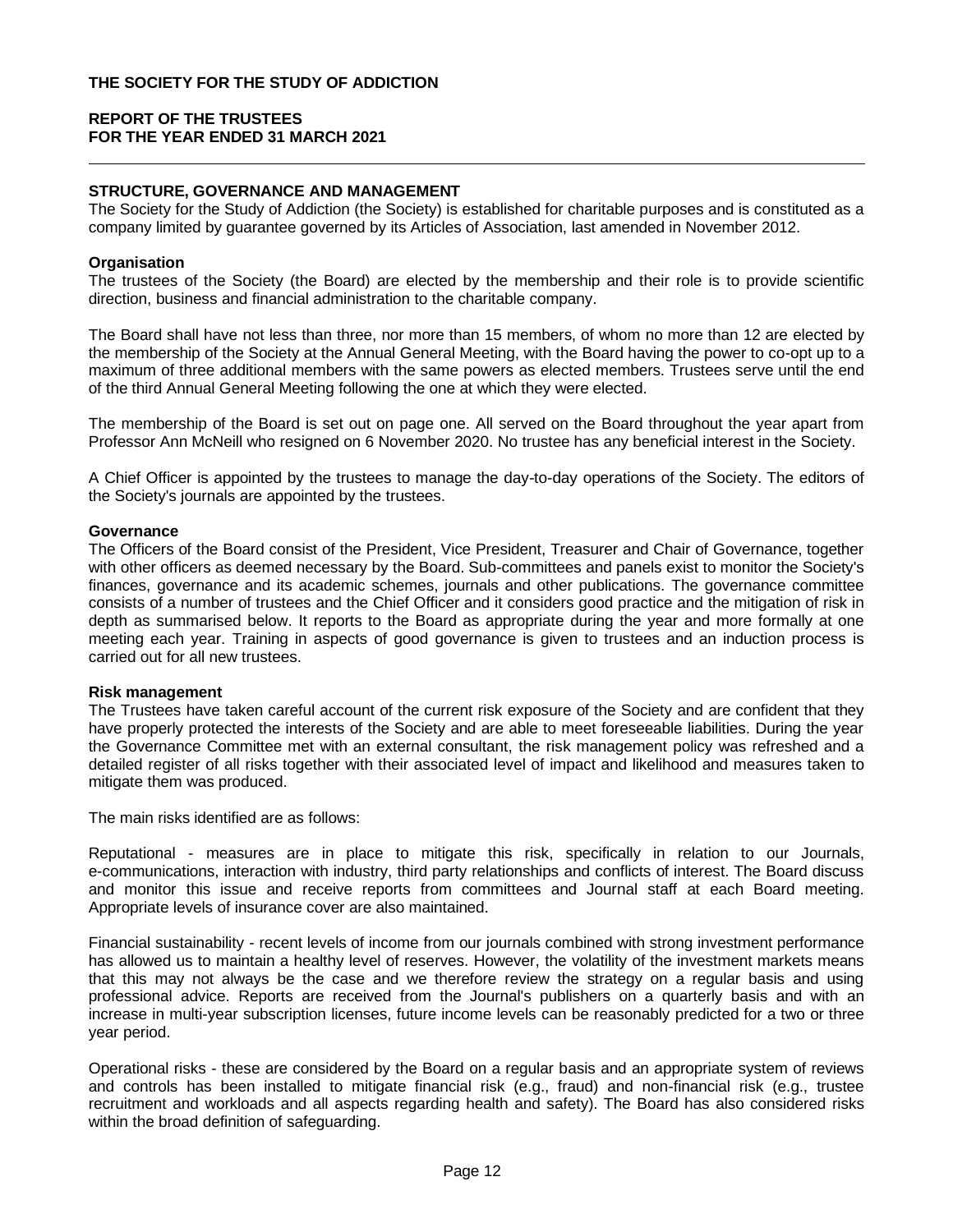## **Remuneration policy**

The pay of all staff is reviewed annually by the President and Treasurer. The Chief Officer's remuneration package is benchmarked against those in a similar role working for Charities of a comparable size.

### **STATEMENT OF TRUSTEES' RESPONSIBILITIES**

The trustees (who are also the directors of The Society for the Study of Addiction for the purposes of company law) are responsible for preparing the Report of the Trustees and the financial statements in accordance with applicable law and United Kingdom Accounting Standards (United Kingdom Generally Accepted Accounting Practice).

Company law requires the trustees to prepare financial statements for each financial year which give a true and fair view of the state of affairs of the charitable company and of the incoming resources and application of resources, including the income and expenditure, of the charitable company for that period. In preparing those financial statements, the trustees are required to:

- select suitable accounting policies and then apply them consistently;
- observe the methods and principles in the Charity SORP;
- make judgements and estimates that are reasonable and prudent;
- prepare the financial statements on the going concern basis unless it is inappropriate to presume that the charitable company will continue in business.

The trustees are responsible for keeping proper accounting records which disclose with reasonable accuracy at any time the financial position of the charitable company and to enable them to ensure that the financial statements comply with the Companies Act 2006. They are also responsible for safeguarding the assets of the charitable company and hence for taking reasonable steps for the prevention and detection of fraud and other irregularities.

In so far as the trustees are aware:

- there is no relevant audit information of which the charitable company's auditors are unaware; and
- the trustees have taken all steps that they ought to have taken to make themselves aware of any relevant audit information and to establish that the auditors are aware of that information.

## **AUDITORS**

The auditors, DNG Dove Naish LLP, Statutory Auditor, will be proposed for re-appointment at the forthcoming Annual General Meeting.

Approved by order of the board of trustees on 5 October 2021 and signed on its behalf by:

....................................................................

Dr E J Day (President)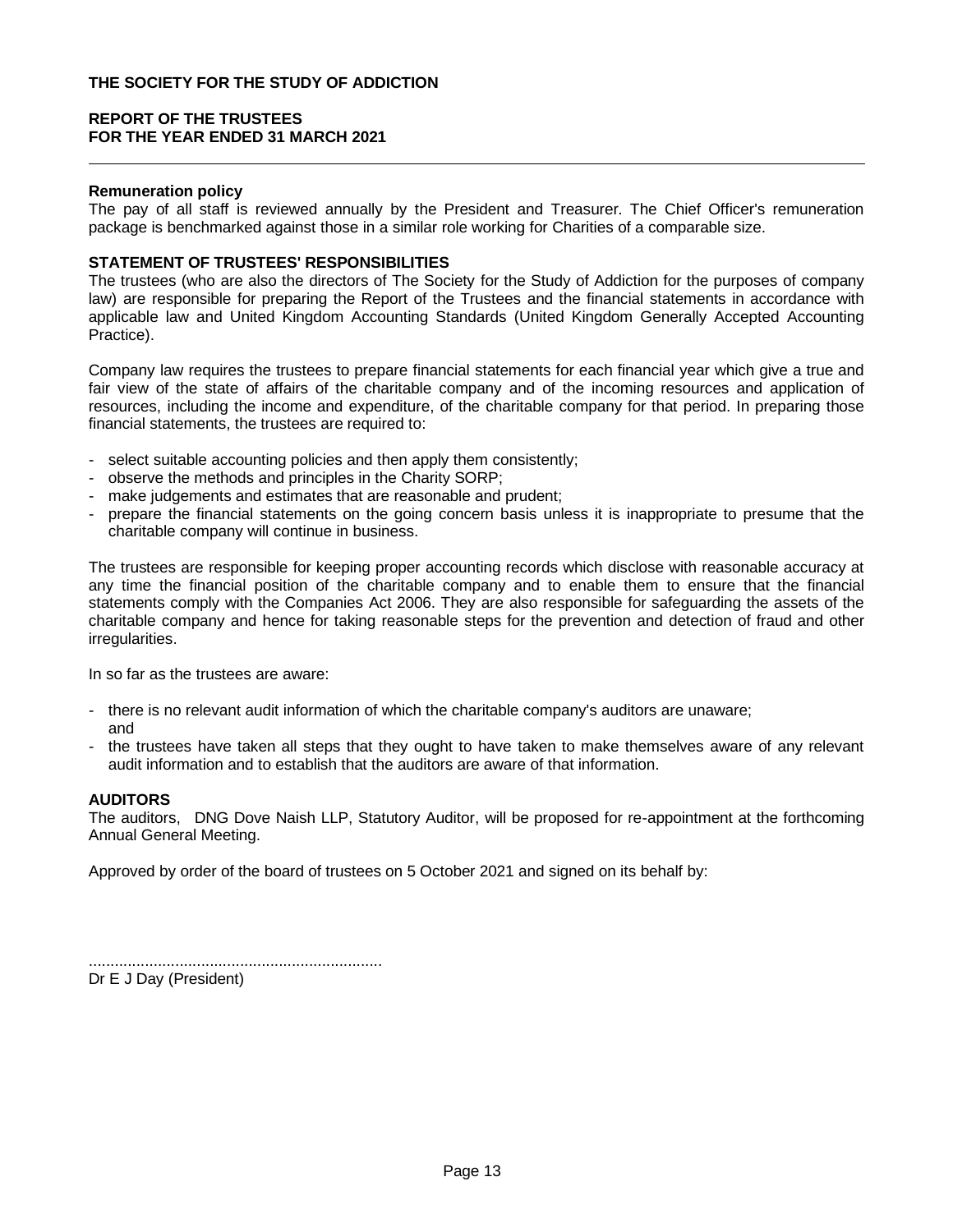## **Opinion**

We have audited the financial statements of The Society for the Study of Addiction (the 'charitable company') for the year ended 31 March 2021 which comprise the Statement of Financial Activities, the Statement of Financial Position, the Statement of Cash Flows and notes to the financial statements, including a summary of significant accounting policies. The financial reporting framework that has been applied in their preparation is applicable law and United Kingdom Accounting Standards (United Kingdom Generally Accepted Accounting Practice).

In our opinion the financial statements:

- give a true and fair view of the state of the charitable company's affairs as at 31 March 2021 and of its incoming resources and application of resources, including its income and expenditure, for the year then ended;
- have been properly prepared in accordance with United Kingdom Generally Accepted Accounting Practice; and
- have been prepared in accordance with the requirements of the Companies Act 2006.

## **Basis for opinion**

We conducted our audit in accordance with International Standards on Auditing (UK) (ISAs (UK)) and applicable law. Our responsibilities under those standards are further described in the Auditors' responsibilities for the audit of the financial statements section of our report. We are independent of the charitable company in accordance with the ethical requirements that are relevant to our audit of the financial statements in the UK, including the FRC's Ethical Standard, and we have fulfilled our other ethical responsibilities in accordance with these requirements. We believe that the audit evidence we have obtained is sufficient and appropriate to provide a basis for our opinion.

## **Conclusions relating to going concern**

In auditing the financial statements, we have concluded that the trustees' use of the going concern basis of accounting in the preparation of the financial statements is appropriate.

Based on the work we have performed, we have not identified any material uncertainties relating to events or conditions that, individually or collectively, may cast significant doubt on the charitable company's ability to continue as a going concern for a period of at least twelve months from when the financial statements are authorised for issue.

Our responsibilities and the responsibilities of the trustees with respect to going concern are described in the relevant sections of this report.

### **Other information**

The trustees are responsible for the other information. The other information comprises the information included in the Annual Report, other than the financial statements and our Report of the Independent Auditors thereon.

Our opinion on the financial statements does not cover the other information and, except to the extent otherwise explicitly stated in our report, we do not express any form of assurance conclusion thereon.

In connection with our audit of the financial statements, our responsibility is to read the other information and, in doing so, consider whether the other information is materially inconsistent with the financial statements or our knowledge obtained in the audit or otherwise appears to be materially misstated. If we identify such material inconsistencies or apparent material misstatements, we are required to determine whether this gives rise to a material misstatement in the financial statements themselves. If, based on the work we have performed, we conclude that there is a material misstatement of this other information, we are required to report that fact. We have nothing to report in this regard.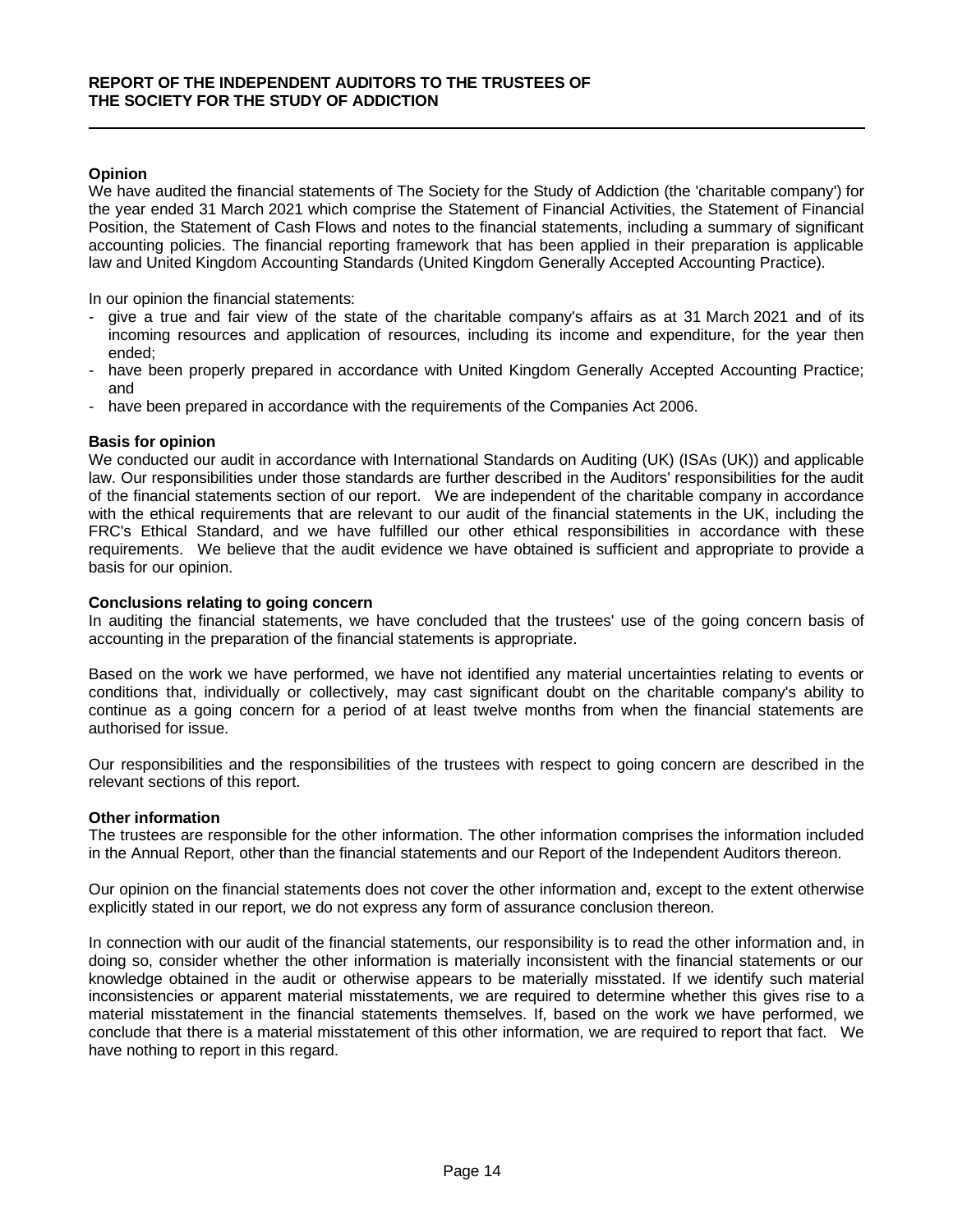#### **Matters on which we are required to report by exception**

We have nothing to report in respect of the following matters where the Charities (Accounts and Reports) Regulations 2008 requires us to report to you if, in our opinion:

- the information given in the Report of the Trustees is inconsistent in any material respect with the financial statements; or
- the charitable company has not kept adequate accounting records; or
- the financial statements are not in agreement with the accounting records and returns; or
- we have not received all the information and explanations we require for our audit.

#### **Responsibilities of trustees**

As explained more fully in the Statement of Trustees' Responsibilities, the trustees (who are also the directors of the charitable company for the purposes of company law) are responsible for the preparation of the financial statements and for being satisfied that they give a true and fair view, and for such internal control as the trustees determine is necessary to enable the preparation of financial statements that are free from material misstatement, whether due to fraud or error.

In preparing the financial statements, the trustees are responsible for assessing the charitable company's ability to continue as a going concern, disclosing, as applicable, matters related to going concern and using the going concern basis of accounting unless the trustees either intend to liquidate the charitable company or to cease operations, or have no realistic alternative but to do so.

#### **Our responsibilities for the audit of the financial statements**

We have been appointed as auditors under Section 144 of the Charities Act 2011 and report in accordance with the Act and relevant regulations made or having effect thereunder.

Our objectives are to obtain reasonable assurance about whether the financial statements as a whole are free from material misstatement, whether due to fraud or error, and to issue a Report of the Independent Auditors that includes our opinion. Reasonable assurance is a high level of assurance, but is not a guarantee that an audit conducted in accordance with ISAs (UK) will always detect a material misstatement when it exists. Misstatements can arise from fraud or error and are considered material if, individually or in the aggregate, they could reasonably be expected to influence the economic decisions of users taken on the basis of these financial statements.

Irregularities, including fraud, are instances of non-compliance with laws and regulations. We design procedures in line with our responsibilities, outlined above, to detect material misstatements in respect of irregularities, including fraud. The extent to which our procedures are capable of detecting irregularities, including fraud is detailed below:

We considered the opportunities and incentives that may exist within the organisation for fraud and identified the greatest potential for fraud in the following areas: timing of recognition of income, posting of unusual journals along with complex transactions and manipulating the charitable company's key performance indicators to meet targets. We discussed these risks with client management, designed audit procedures to test the timing of income, tested a sample of journals to confirm they were appropriate and reviewed areas of judgement for indicators of management bias to address these risks.

A further description of our responsibilities for the audit of the financial statements is located on the Financial Reporting Council's website at www.frc.org.uk/auditorsresponsibilities. This description forms part of our Report of the Independent Auditors.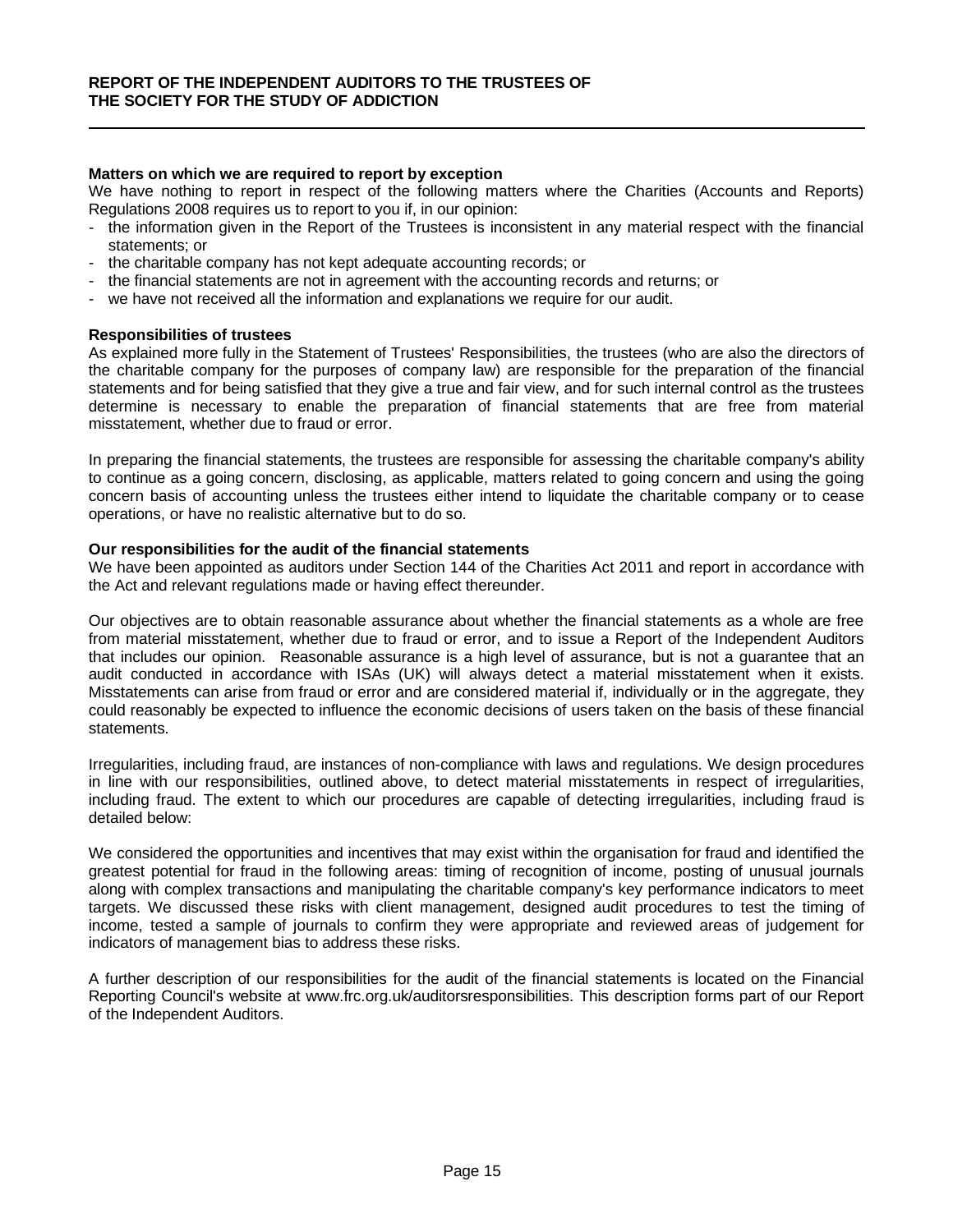#### **Use of our report**

This report is made solely to the charitable company's trustees, as a body, in accordance with Part 4 of the Charities (Accounts and Reports) Regulations 2008. Our audit work has been undertaken so that we might state to the charitable company's trustees those matters we are required to state to them in an auditors' report and for no other purpose. To the fullest extent permitted by law, we do not accept or assume responsibility to anyone other than the charitable company and the charitable company's trustees as a body, for our audit work, for this report, or for the opinions we have formed.

DNG Dove Naish LLP, Statutory Auditor Eligible to act as an auditor in terms of Section 1212 of the Companies Act 2006 Eagle House 28 Billing Road **Northampton** Northamptonshire NN1 5AJ

Date: 7 October 2021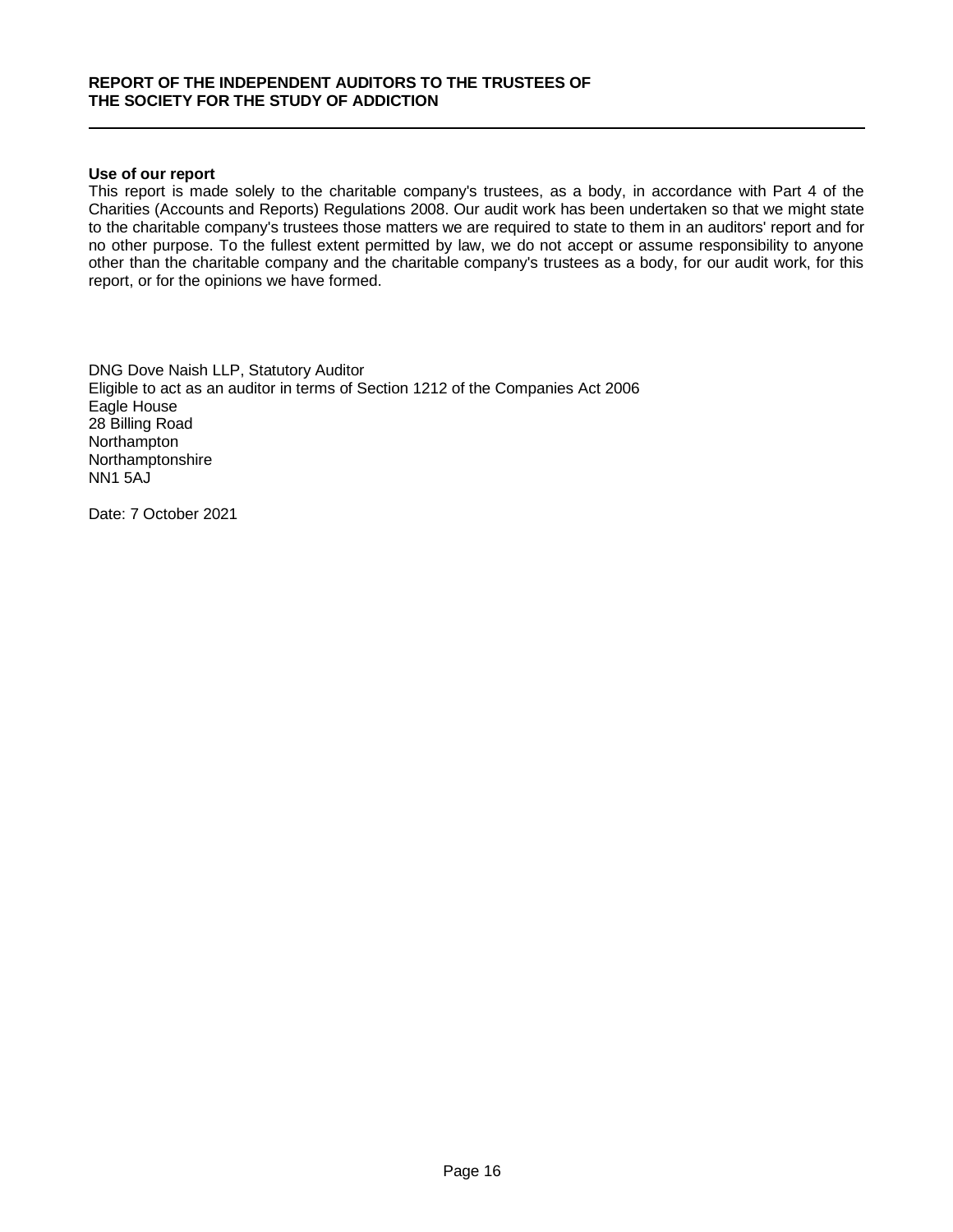#### **STATEMENT OF FINANCIAL ACTIVITIES (INCORPORATING AN INCOME AND EXPENDITURE ACCOUNT) FOR THE YEAR ENDED 31 MARCH 2021**

|                                                                                                                                                                        | <b>Notes</b>   | 2021<br>Unrestricted<br>funds<br>£                | 2020<br>Unrestricted<br>funds<br>£                 |
|------------------------------------------------------------------------------------------------------------------------------------------------------------------------|----------------|---------------------------------------------------|----------------------------------------------------|
| <b>INCOME AND ENDOWMENTS FROM</b><br><b>Charitable activities</b><br>Publishing contracts<br>Membership subscriptions<br>Conference income<br>Other income             | 3              | 1,074,486<br>35,408<br>12,821<br>18,233           | 1,093,673<br>27,513<br>37,054<br>16,162            |
| Investment income                                                                                                                                                      | $\overline{2}$ | 97,480                                            | 106,865                                            |
| <b>Total</b>                                                                                                                                                           |                | 1,238,428                                         | 1,281,267                                          |
| <b>EXPENDITURE ON</b><br><b>Charitable activities</b><br>Journal expenses<br>Annual conference<br>Project funding and prizes<br><b>Grants and bursaries</b><br>Website | $\overline{4}$ | 472,516<br>61,941<br>79,796<br>386,228<br>145,785 | 521,740<br>111,591<br>94,712<br>430,367<br>147,419 |
| <b>Total</b>                                                                                                                                                           |                | 1,146,266                                         | 1,305,829                                          |
| Net gains/(losses) on investments                                                                                                                                      |                | 555,601                                           | (135, 607)                                         |
| <b>NET INCOME/(EXPENDITURE)</b>                                                                                                                                        |                | 647,763                                           | (160, 169)                                         |
| <b>RECONCILIATION OF FUNDS</b>                                                                                                                                         |                |                                                   |                                                    |
| <b>Total funds brought forward</b>                                                                                                                                     |                | 4,311,748                                         | 4,471,917                                          |
| <b>TOTAL FUNDS CARRIED FORWARD</b>                                                                                                                                     |                | 4,959,511                                         | 4,311,748                                          |

The notes form part of these financial statements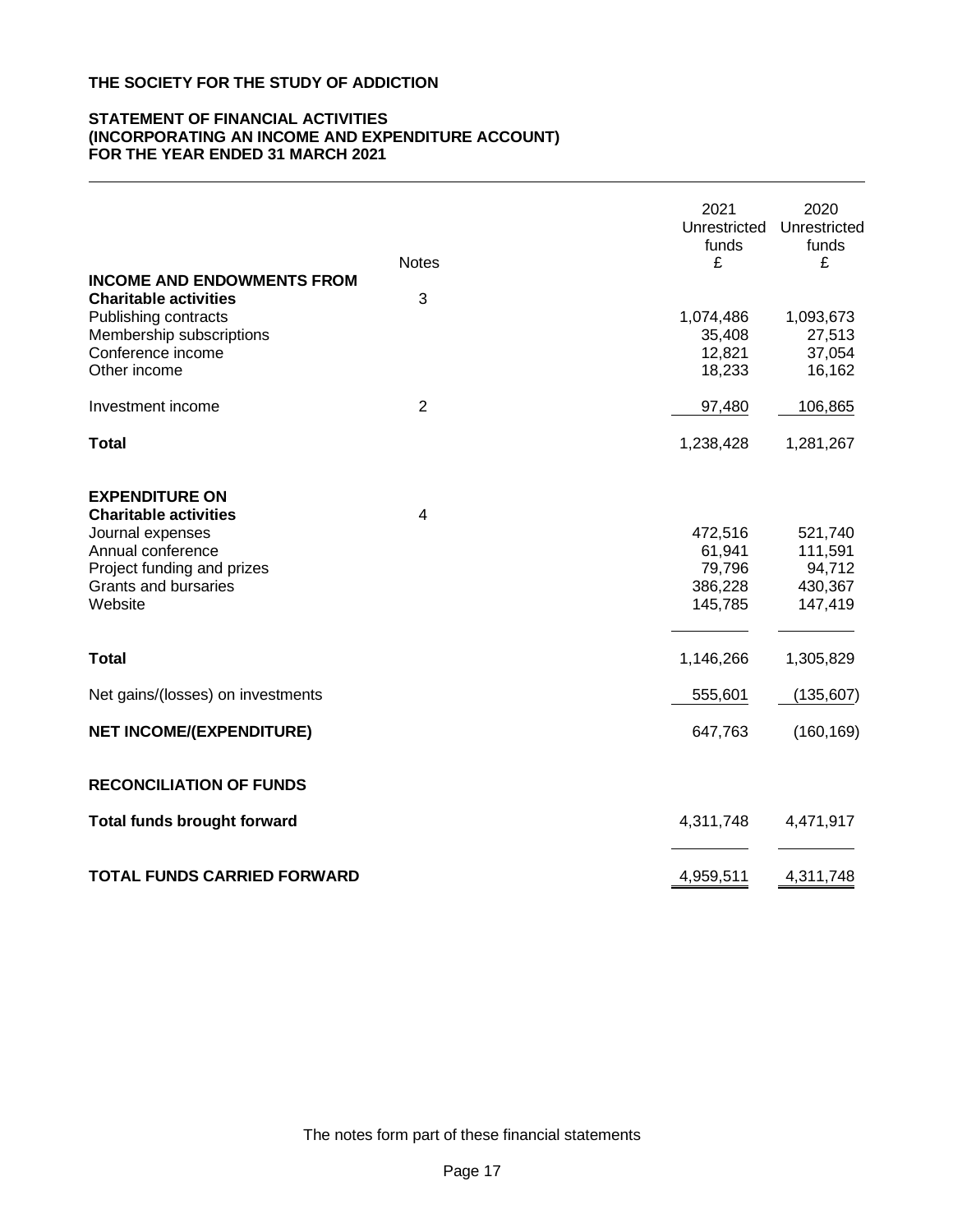## **STATEMENT OF FINANCIAL POSITION 31 MARCH 2021**

| <b>FIXED ASSETS</b>                                                 | <b>Notes</b> | 2021<br>Unrestricted<br>funds<br>£ | 2020<br>Unrestricted<br>funds<br>£ |
|---------------------------------------------------------------------|--------------|------------------------------------|------------------------------------|
| Investments                                                         | 10           | 3,177,434                          | 2,621,833                          |
| <b>CURRENT ASSETS</b><br><b>Debtors</b><br>Cash at bank and in hand | 11           | 44,422<br>2,280,166                | 58,495<br>2,160,834                |
|                                                                     |              | 2,324,588                          | 2,219,329                          |
| <b>CREDITORS</b><br>Amounts falling due within one year             | 12           | (542, 511)                         | (529, 414)                         |
| <b>NET CURRENT ASSETS</b>                                           |              | 1,782,077                          | 1,689,915                          |
| <b>TOTAL ASSETS LESS CURRENT</b><br><b>LIABILITIES</b>              |              | 4,959,511                          | 4,311,748                          |
| <b>NET ASSETS</b>                                                   |              | 4,959,511                          | 4,311,748                          |
| <b>FUNDS</b><br>Unrestricted funds                                  | 13           | 4,959,511                          | 4,311,748                          |
| <b>TOTAL FUNDS</b>                                                  |              | 4,959,511                          | 4,311,748                          |

The charitable company is entitled to exemption from audit under Section 477 of the Companies Act 2006 for the year ended 31 March 2021.

The members have not deposited notice, pursuant to Section 476 of the Companies Act 2006 requiring an audit of these financial statements.

The trustees acknowledge their responsibilities for

- (a) ensuring that the charitable company keeps accounting records that comply with Sections 386 and 387 of the Companies Act 2006 and
- (b) preparing financial statements which give a true and fair view of the state of affairs of the charitable company as at the end of each financial year and of its surplus or deficit for each financial year in accordance with the requirements of Sections 394 and 395 and which otherwise comply with the requirements of the Companies Act 2006 relating to financial statements, so far as applicable to the charitable company.

These financial statements have been audited under the requirements of Section 145 of the Charities Act 2011.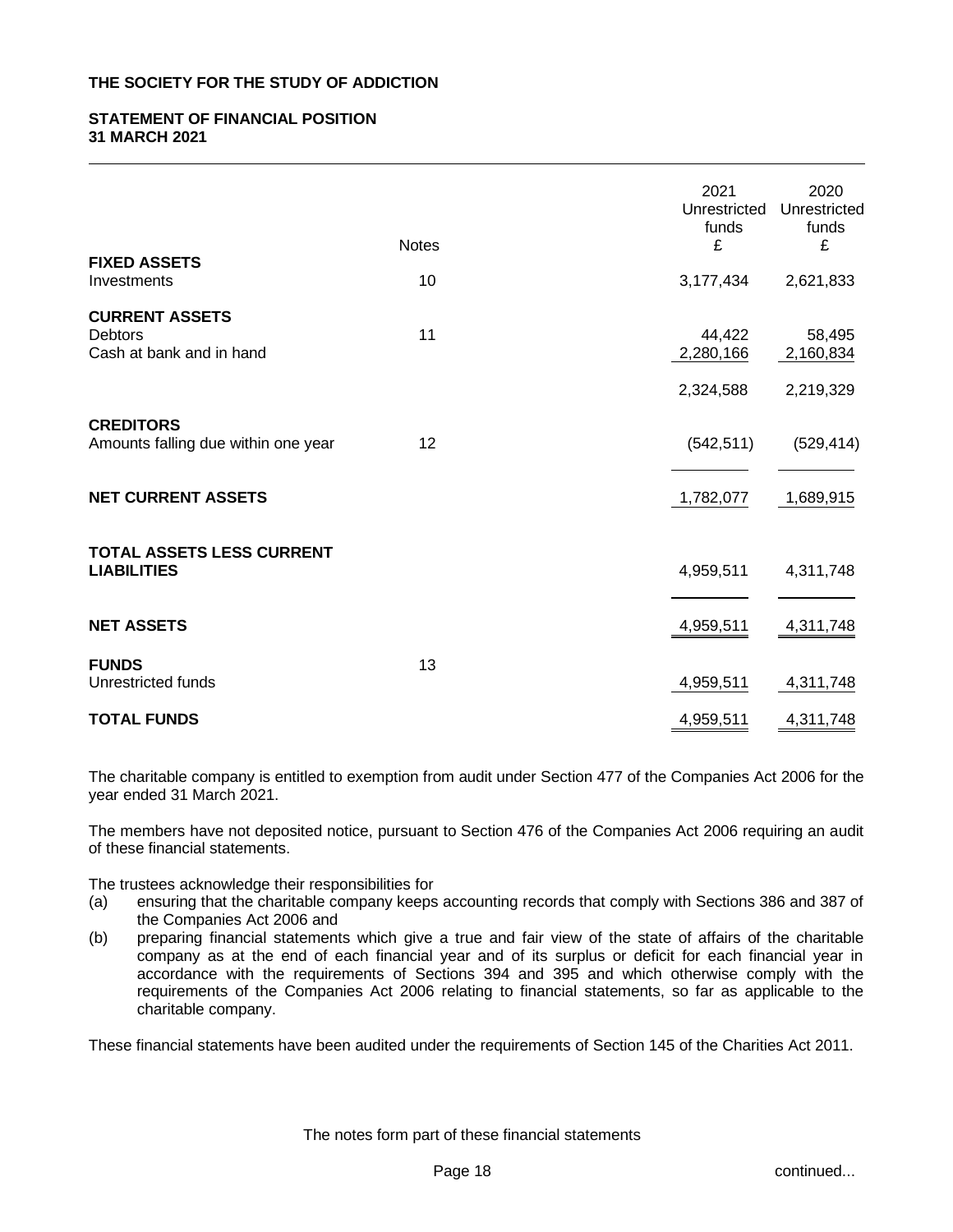## **STATEMENT OF FINANCIAL POSITION - continued 31 MARCH 2021**

These financial statements have been prepared in accordance with the provisions applicable to charitable companies subject to the small companies regime.

The financial statements were approved by the Board of Trustees and authorised for issue on 5 October 2021 and were signed on its behalf by:

.............................................

E J Day (President)

............................................. E Gilvarry (Vice President)

The notes form part of these financial statements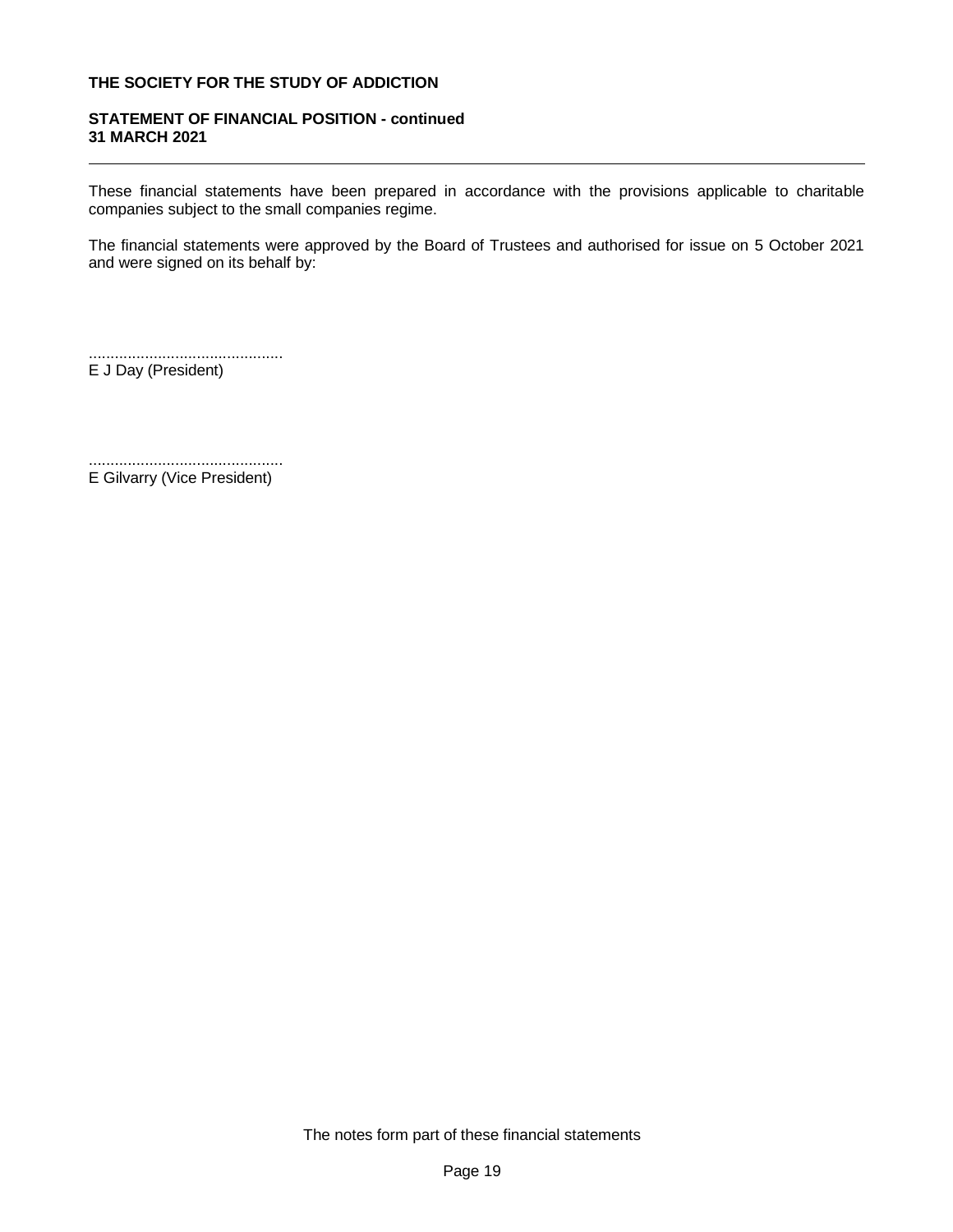## **STATEMENT OF CASH FLOWS FOR THE YEAR ENDED 31 MARCH 2021**

|                                                                                                                              | <b>Notes</b> | 2021<br>£                 | 2020<br>£                   |
|------------------------------------------------------------------------------------------------------------------------------|--------------|---------------------------|-----------------------------|
| Cash flows from operating activities<br>Cash generated from operations                                                       | 1            | 21,852                    | (70,001)                    |
| Net cash provided by/(used in) operating activities                                                                          |              | 21,852                    | (70,001)                    |
| Cash flows from investing activities<br>Interest received<br>Dividends received<br>Net cash provided by investing activities |              | 2,635<br>94,845<br>97,480 | 12,020<br>94,845<br>106,865 |
|                                                                                                                              |              |                           |                             |
| Change in cash and cash equivalents<br>in the reporting period<br>Cash and cash equivalents at the                           |              | 119,332                   | 36,864                      |
| beginning of the reporting period                                                                                            |              | 2,160,834                 | 2,123,970                   |
| Cash and cash equivalents at the end<br>of the reporting period                                                              |              | 2,280,166                 | 2,160,834                   |

The notes form part of these financial statements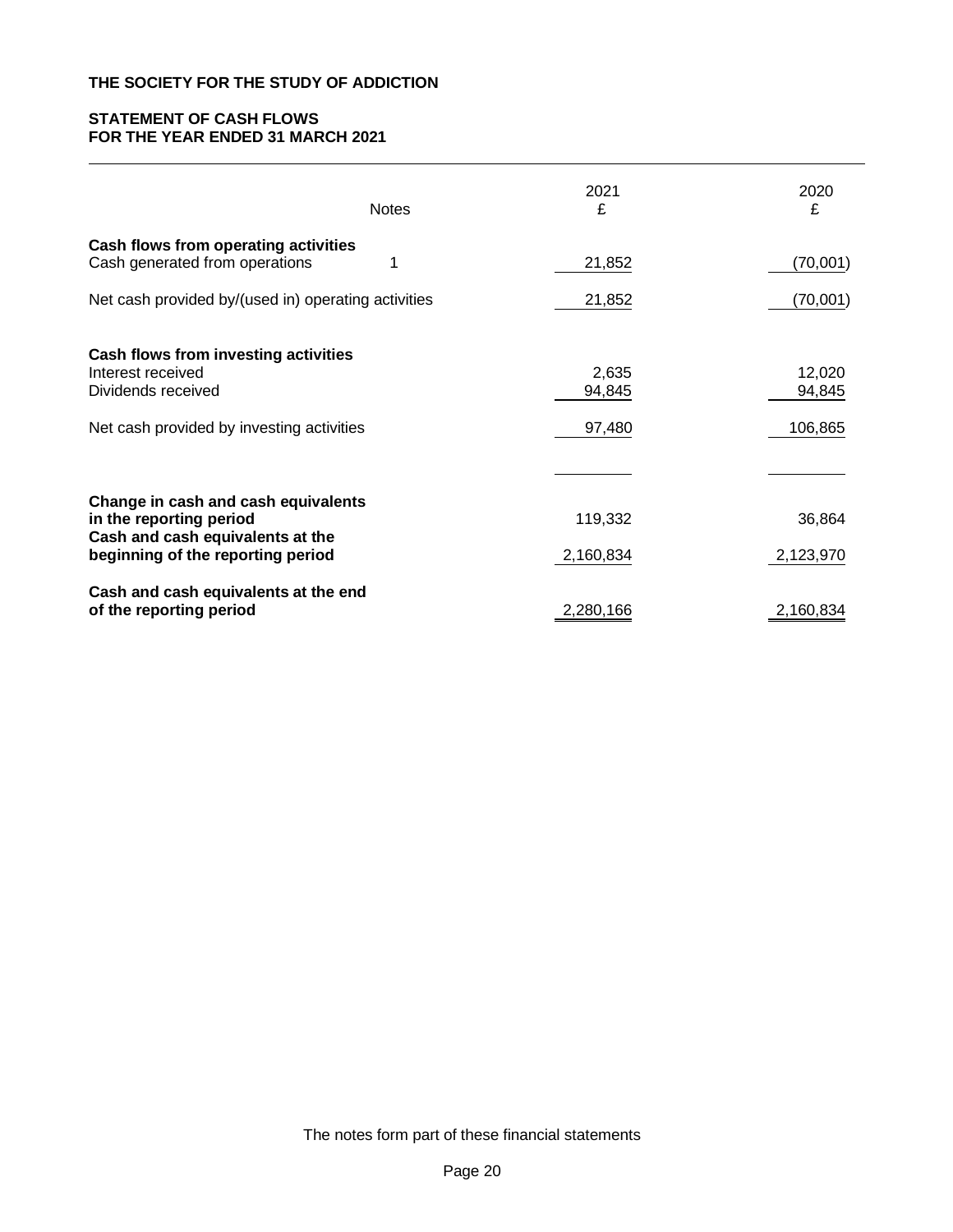## **NOTES TO THE STATEMENT OF CASH FLOWS FOR THE YEAR ENDED 31 MARCH 2021**

## **1. RECONCILIATION OF NET INCOME/(EXPENDITURE) TO NET CASH FLOW FROM OPERATING ACTIVITIES**

|                                                               | 2021<br>£ | 2020<br>£  |
|---------------------------------------------------------------|-----------|------------|
| Net income/(expenditure) for the reporting period (as per the |           |            |
| <b>Statement of Financial Activities)</b>                     | 647,763   | (160, 169) |
| <b>Adjustments for:</b>                                       |           |            |
| (Gain)/losses on investments                                  | (555,601) | 135,607    |
| Interest received                                             | (2,635)   | (12,020)   |
| Dividends received                                            | (94,845)  | (94, 845)  |
| Decrease in debtors                                           | 14.073    | 16,075     |
| Increase in creditors                                         | 13,097    | 45,351     |
|                                                               |           |            |
| Net cash provided by/(used in) operations                     | 21.852    | (70,001)   |

# 2. **ANALYSIS OF CHANGES IN NET FUNDS**

|                                      | At 1/4/20<br>₽ | Cash flow | At 31/3/21 |
|--------------------------------------|----------------|-----------|------------|
| Net cash<br>Cash at bank and in hand | 2,160,834      | 119,332   | 2,280,166  |
|                                      | 2,160,834      | 119,332   | 2,280,166  |
| <b>Total</b>                         | 2,160,834      | 119,332   | 2,280,166  |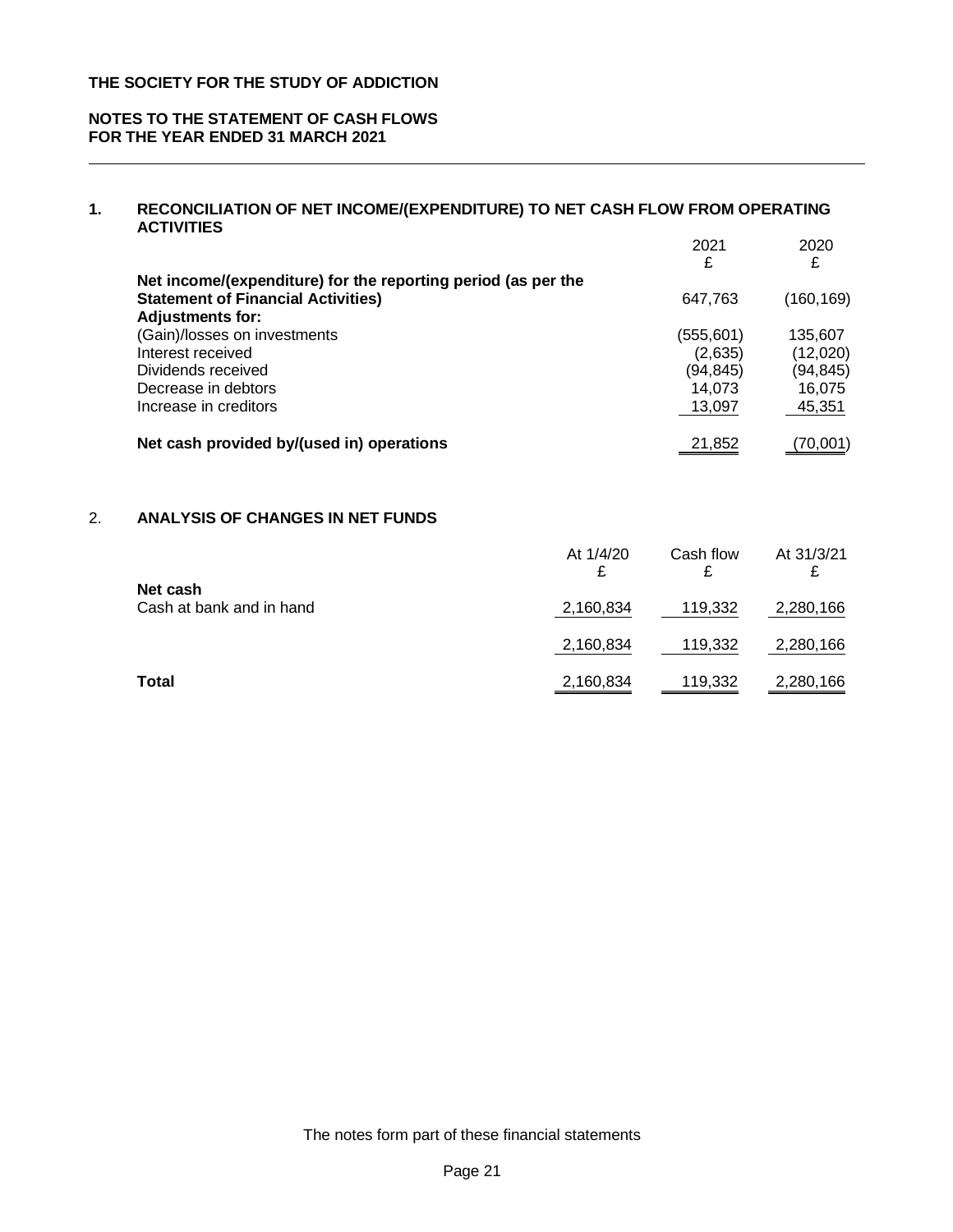## **NOTES TO THE FINANCIAL STATEMENTS FOR THE YEAR ENDED 31 MARCH 2021**

## **1. ACCOUNTING POLICIES**

#### **Basis of preparing the financial statements**

The financial statements of the charitable company, which is a public benefit entity under FRS 102, have been prepared in accordance with the Charities SORP (FRS 102) 'Accounting and Reporting by Charities: Statement of Recommended Practice applicable to charities preparing their accounts in accordance with the Financial Reporting Standard applicable in the UK and Republic of Ireland (FRS 102) (effective 1 January 2019)', Financial Reporting Standard 102 'The Financial Reporting Standard applicable in the UK and Republic of Ireland' and the Companies Act 2006. The financial statements have been prepared under the historical cost convention with the exception of investments which are included at market value, as modified by the revaluation of certain assets.

The presentation currency of the financial statements is the Pound Sterling  $(E)$ .

#### **Legal form**

The charity is a company limited by guarantee registered in England and Wales. Its registered office is as shown on page 1.

#### **Going concern**

At the time of approving the accounts, the Trustees have a reasonable expectation that the charity has adequate resources to continue in operational existence for the foreseeable future. Thus the Trustees continue to adopt the going concern basis of accounting in preparing the accounts.

#### **Income**

All income is recognised in the Statement of Financial Activities once the charity has entitlement to the funds, it is probable that the income will be received and the amount can be measured reliably. Policies on specific income streams are:

#### **Investment income**

Investment income, including associated income tax recoveries, is recognised when receivable.

#### **Royalty income**

Royalty income is received based upon the terms of a contract drawn up in conjunction with the Society's publishers. The contract states that the Society is entitled to a share of the profit for each calendar year that the journal is produced. In the accounts for the year ended 31 March 2021 this therefore represents 75% of the relevant profit share for the year ended 31 December 2020 together with 25% of the estimated profit share for the year ending 31 December 2021.

#### **Membership subscriptions**

Membership subscriptions are recognised when received.

#### **Government Grants**

Government grant income is recognised as it is receivable, to the extent that the grant has been expended by the end of the financial year.

#### **Expenditure**

Liabilities are recognised as expenditure as soon as there is a legal or constructive obligation committing the charity to that expenditure, it is probable that a transfer of economic benefits will be required in settlement and the amount of the obligation can be measured reliably. Expenditure is accounted for on an accruals basis and has been classified under headings that aggregate all cost related to the category. Where costs cannot be directly attributed to particular headings they have been allocated to activities on a basis consistent with the use of resources.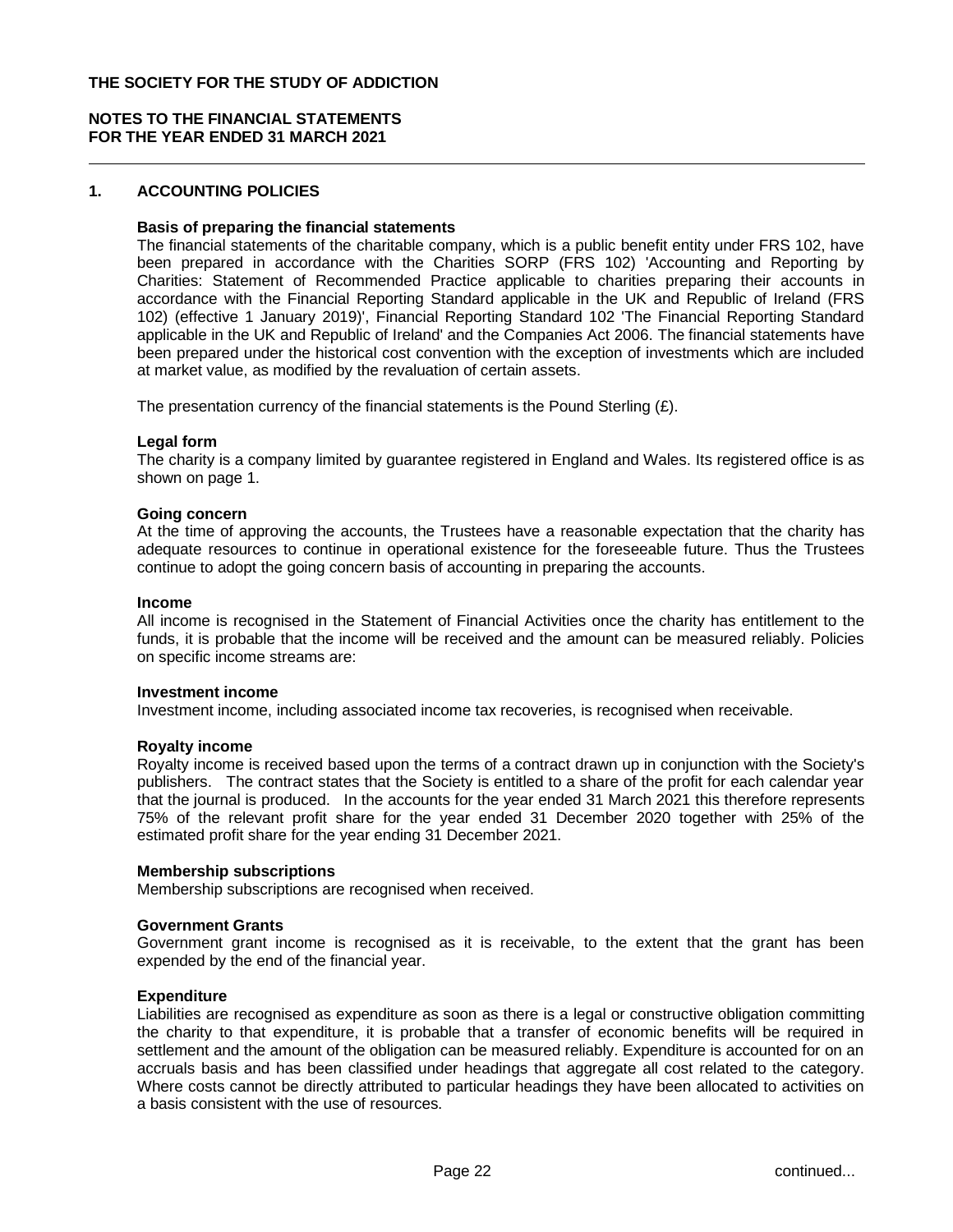## **NOTES TO THE FINANCIAL STATEMENTS - continued FOR THE YEAR ENDED 31 MARCH 2021**

# **1. ACCOUNTING POLICIES - continued**

#### **Expenditure**

Grants offered subject to conditions which have not been met at the year end date are noted as a commitment but not accrued as expenditure.

#### **Allocation and apportionment of costs**

Support costs are allocated on a percentage based on time spent on each charitable activity.

#### **Taxation**

The charity is exempt from corporation tax on its charitable activities.

#### **Fund accounting**

Unrestricted funds can be used in accordance with the charitable objectives at the discretion of the trustees.

#### **Foreign currencies**

Assets and liabilities in foreign currencies are translated into sterling at the rates of exchange ruling at the statement of financial position date. Transactions in foreign currencies are translated into sterling at the rate of exchange ruling at the date of transaction. Exchange differences are taken into account in arriving at the operating result.

#### **Tangible fixed assets**

The charity has a policy of capitalising individual assets over the value of £1,000.

#### **Financial instruments**

Cash and cash equivalents in the balance sheet comprise cash at banks and in hand and short term deposits with an original maturity date of three months or less.

Debtors and creditors with no stated interest rate and receivable or payable within one year are recorded at transaction price. Any losses arising from impairment are recognised in the statement of comprehensive income under administrative expenses.

Financial liabilities and equity instruments are classified according to the substance of the contractual arrangements entered into. An equity instrument is any contract that evidences a residual interest in the assets of the entity after deducting all of its financial liabilities.

#### **Significant Judgements and Estimates**

The preparation of financial statements requires the use of certain critical accounting estimates. It also requires management to exercise its judgement in the process of applying the company accounting policies. The areas involving a higher degree of judgement or complexity, or areas where assumptions and estimates are significant to the financial statements are disclosed within the individual accounting policies above.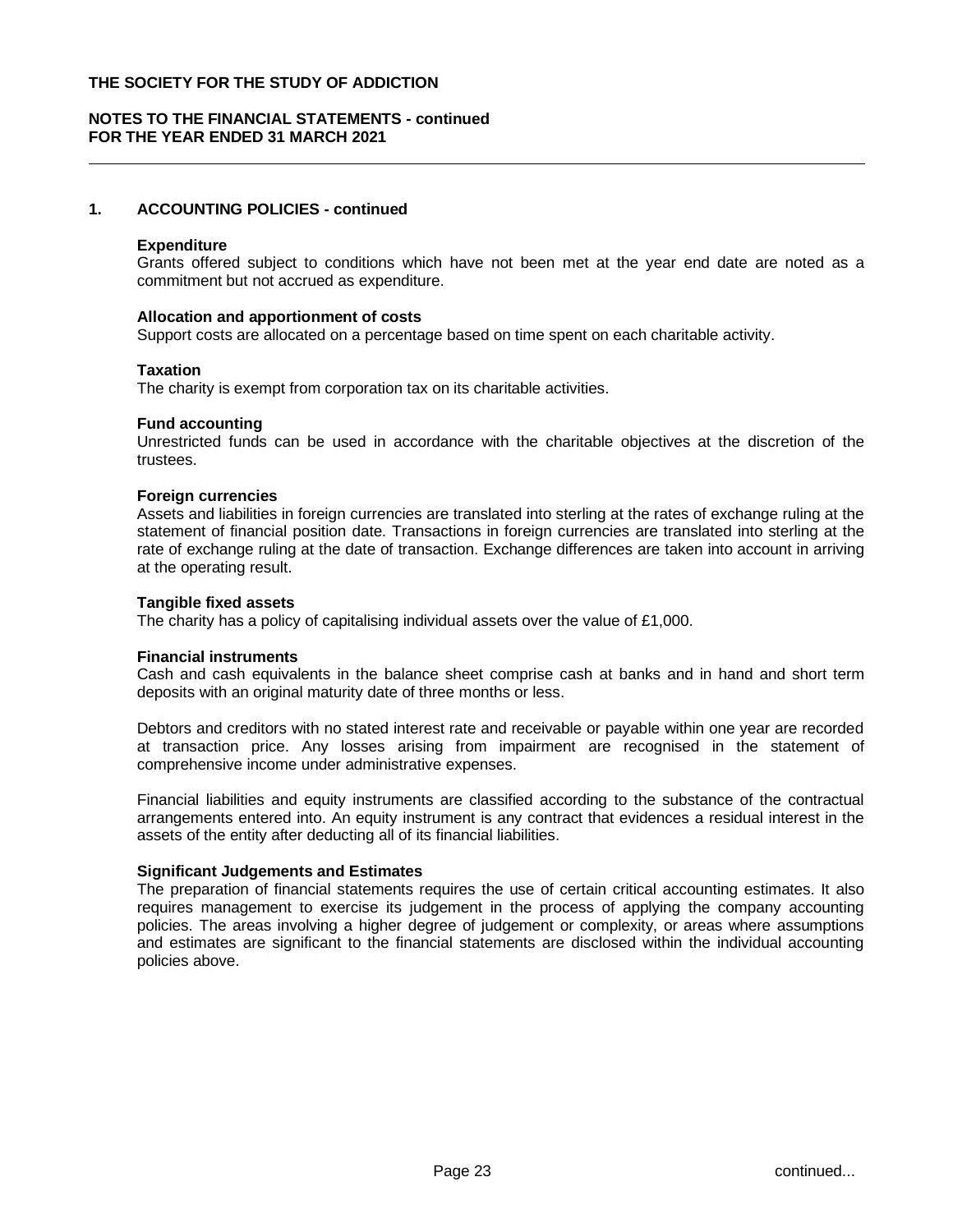#### **NOTES TO THE FINANCIAL STATEMENTS - continued FOR THE YEAR ENDED 31 MARCH 2021**

# **2. INVESTMENT INCOME**

|    | Dividend income<br>Deposit account interest | 2021<br>£<br>94,845<br>2,635 | 2020<br>£<br>94,845<br>12,020 |
|----|---------------------------------------------|------------------------------|-------------------------------|
|    |                                             | 97,480                       | 106,865                       |
| 3. | <b>INCOME FROM CHARITABLE ACTIVITIES</b>    |                              |                               |
|    |                                             | 2021                         | 2020                          |
|    |                                             | £                            | £                             |
|    | Publishing Income -                         |                              |                               |
|    | 'Addiction                                  | 987,470                      | 1,011,081                     |
|    | Publishing Income -                         |                              |                               |
|    | 'Addiction Biology'                         | 87,016                       | 82,592                        |
|    | Membership subscriptions                    | 35,408                       | 27,513                        |
|    | Conference income                           | 12,821                       | 37,054                        |
|    | COVID-19 Grants                             | 2,500                        |                               |
|    | Other income                                | 15,733                       | 16,162                        |
|    |                                             | 1,140,948                    | 1,174,402                     |

# **4. CHARITABLE ACTIVITIES COSTS**

|                            |               | Grant<br>funding of     |                       |           |
|----------------------------|---------------|-------------------------|-----------------------|-----------|
|                            | <b>Direct</b> | activities<br>(see note | Support<br>costs (see |           |
|                            | Costs         | 5)                      | note 6)               | Totals    |
|                            | £             | £                       | £                     |           |
| Journal expenses           | 456,544       |                         | 15,972                | 472,516   |
| Annual conference          | 14,029        |                         | 47.912                | 61.941    |
| Project funding and prizes | 47,856        |                         | 31,940                | 79,796    |
| Grants and bursaries       |               | 354,318                 | 31,910                | 386,228   |
| Website                    | 113,845       |                         | 31,940                | 145,785   |
|                            | 632,274       | 354,318                 | 159,674               | 1,146,266 |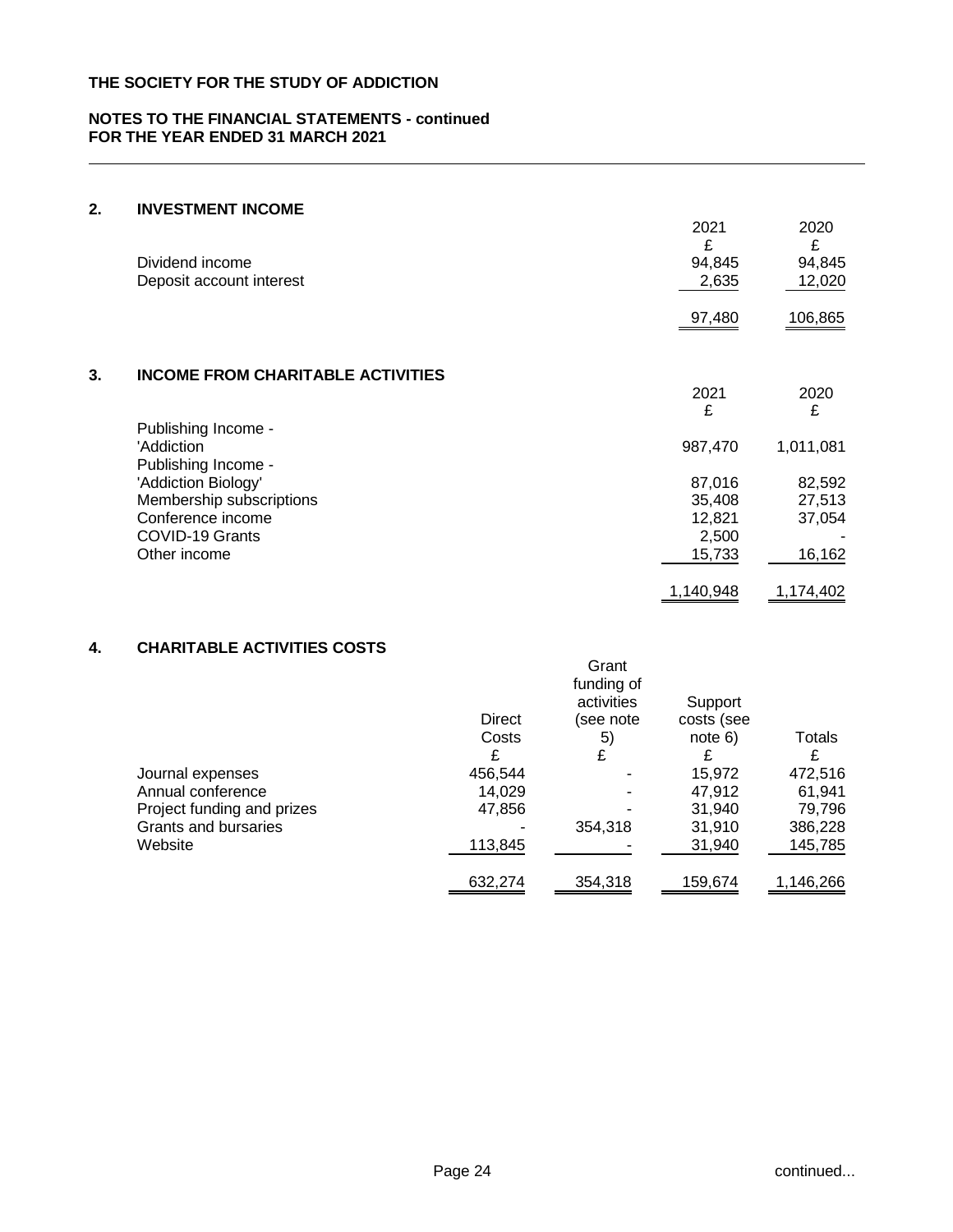## **NOTES TO THE FINANCIAL STATEMENTS - continued FOR THE YEAR ENDED 31 MARCH 2021**

# **5. GRANTS PAYABLE**

| <u>UINAN IU LA LADLL</u><br>Grants and bursaries                     | 2021<br>354,318 | 2020<br>397,242 |
|----------------------------------------------------------------------|-----------------|-----------------|
| The total grants paid to individuals during the year was as follows: | 2021            | 2020            |
| Grants to individuals                                                | 354,318         | 397,242         |

Grants paid to individuals are bursaries, studentships and fellowships for addiction studies and research.

# **6. SUPPORT COSTS**

| <u>oui i Uiti uuu iu</u>   |            |         |                           |                     |         |
|----------------------------|------------|---------|---------------------------|---------------------|---------|
|                            | Management | Finance | Information<br>technology | Governance<br>costs | Totals  |
| Journal expenses           | 13,868     | 235     | 156                       | 1.713               | 15,972  |
| Annual conference          | 41,603     | 704     | 469                       | 5,136               | 47,912  |
| Project funding and prizes | 27,735     | 469     | 312                       | 3,424               | 31,940  |
| Grants and bursaries       | 27,705     | 469     | 312                       | 3.424               | 31,910  |
| Website                    | 27,735     | 469     | 312                       | 3,424               | 31,940  |
|                            | 138,646    | 2,346   | 1,561                     | 17.121              | 159,674 |

Support costs, included in the above, are as follows:

## **Management**

| Staff costs                           | Journal<br>expenses<br>13,800 | Annual<br>conference<br>41,399 | Project<br>funding<br>and<br>prizes<br>27,599 |
|---------------------------------------|-------------------------------|--------------------------------|-----------------------------------------------|
| Office and other administration costs | 68                            | 204                            | 136                                           |
|                                       | 13,868                        | 41,603                         | 27,735                                        |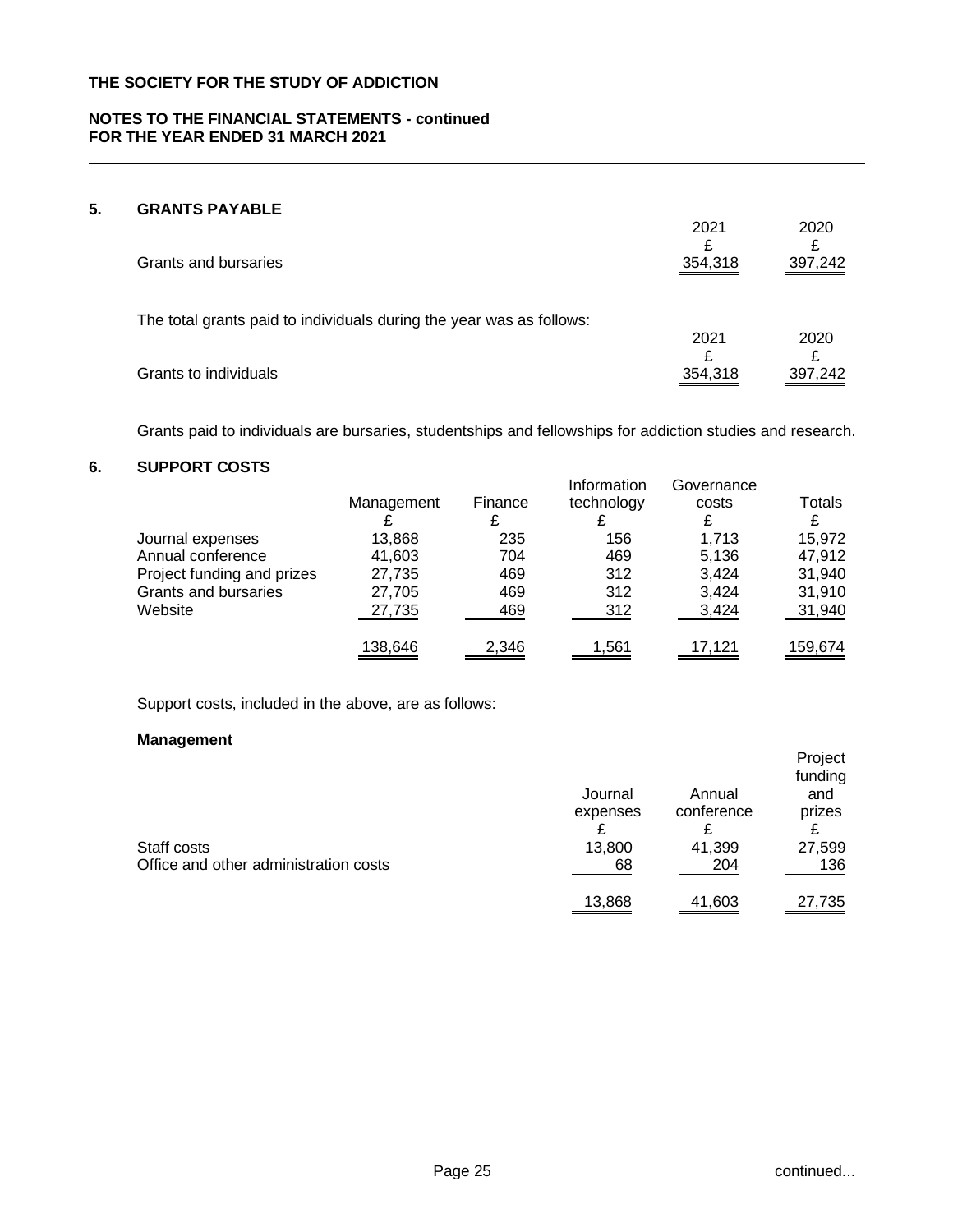## **NOTES TO THE FINANCIAL STATEMENTS - continued FOR THE YEAR ENDED 31 MARCH 2021**

# **6. SUPPORT COSTS - continued**

## **Management - continued**

|                                       |                                        |                                      | 2021                                    | 2020                                                   |
|---------------------------------------|----------------------------------------|--------------------------------------|-----------------------------------------|--------------------------------------------------------|
| Staff costs                           | Grants<br>and<br>bursaries<br>£        | Website<br>£                         | Total<br>activities<br>£                | Total<br>activities<br>£                               |
| Office and other administration costs | 27,569<br>136                          | 27,599<br>136                        | 137,966<br>680                          | 134,999<br>5,363                                       |
|                                       | 27,705                                 | 27,735                               | 138,646                                 | 140,362                                                |
| <b>Finance</b>                        |                                        |                                      |                                         |                                                        |
| Bank charges                          |                                        | Journal<br>expenses<br>£<br>235      | Annual<br>conference<br>£<br>704        | Project<br>funding<br>and<br>prizes<br>£<br>469        |
|                                       |                                        |                                      | 2021                                    | 2020                                                   |
| Bank charges                          | Grants<br>and<br>bursaries<br>£<br>469 | Website<br>£<br>469                  | Total<br>activities<br>£<br>2,346       | Total<br>activities<br>£<br>2,404                      |
| <b>Information technology</b>         |                                        |                                      |                                         |                                                        |
| Telephone<br>Computer expenses        |                                        | Journal<br>expenses<br>£<br>70<br>86 | Annual<br>conference<br>£<br>213<br>256 | Project<br>funding<br>and<br>prizes<br>£<br>142<br>170 |
|                                       |                                        | 156                                  | 469                                     | 312                                                    |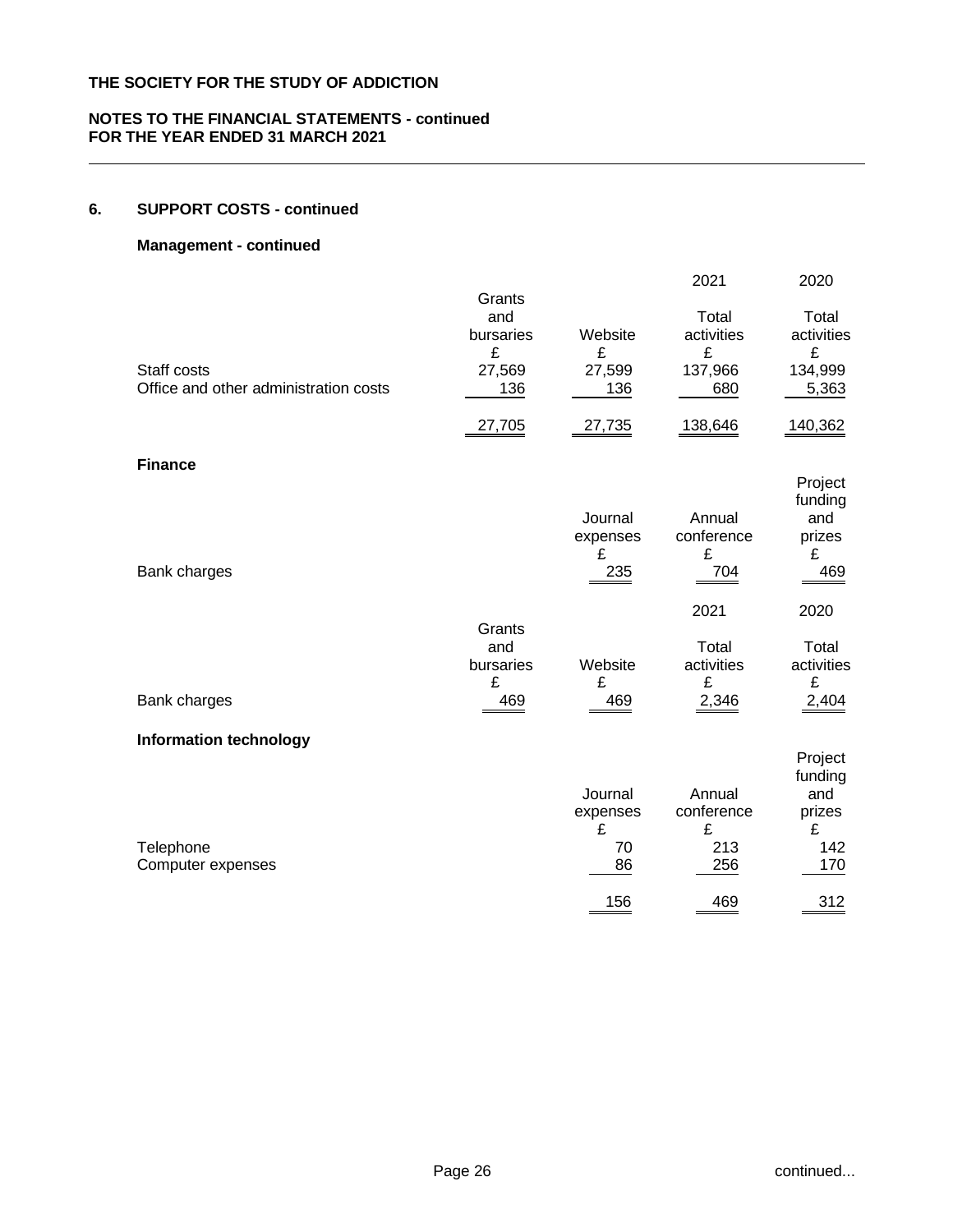## **NOTES TO THE FINANCIAL STATEMENTS - continued FOR THE YEAR ENDED 31 MARCH 2021**

## **6. SUPPORT COSTS - continued**

## **Information technology - continued**

|                         |           |          | 2021       | 2020       |
|-------------------------|-----------|----------|------------|------------|
|                         | Grants    |          |            |            |
|                         | and       |          | Total      | Total      |
|                         | bursaries | Website  | activities | activities |
|                         | £         | £        | £          | £          |
| Telephone               | 142       | 142      | 709        | 563        |
| Computer expenses       | 170       | 170      | 852        | 529        |
|                         | 312       | 312      | 1,561      | 1,092      |
| <b>Governance costs</b> |           |          |            |            |
|                         |           |          |            | Project    |
|                         |           |          |            | funding    |
|                         |           | Journal  | Annual     | and        |
|                         |           | expenses | conference | prizes     |
|                         |           | £        | £          | £          |

|                                           |           | ∼       | ∼          | ∼          |
|-------------------------------------------|-----------|---------|------------|------------|
| Trustee meeting costs                     |           |         |            |            |
| Auditors' remuneration                    |           | 350     | 1,050      | 700        |
| Auditors' remuneration for non audit work |           | 20      | 60         | 40         |
| Professional fees                         |           | 1,343   | 4,026      | 2,684      |
|                                           |           | 1,713   | 5,136      | 3,424      |
|                                           |           |         |            |            |
|                                           |           |         | 2021       | 2020       |
|                                           | Grants    |         |            |            |
|                                           | and       |         | Total      | Total      |
|                                           | bursaries | Website | activities | activities |
|                                           | £         | £       | £          | £          |
| Trustee meeting costs                     |           |         |            | 7,203      |
| Auditors' remuneration                    | 700       | 700     | 3,500      | 3,500      |
|                                           |           |         |            |            |

Auditors' remuneration for non audit work  $\begin{array}{cccc} 40 & 40 & 200 & 100 \\ \hline 2,684 & 2,684 & 13,421 & 10,953 \end{array}$ Professional fees 2,684 2,684 2,684 13,421 10,953

3,424 3,424 17,121 21,756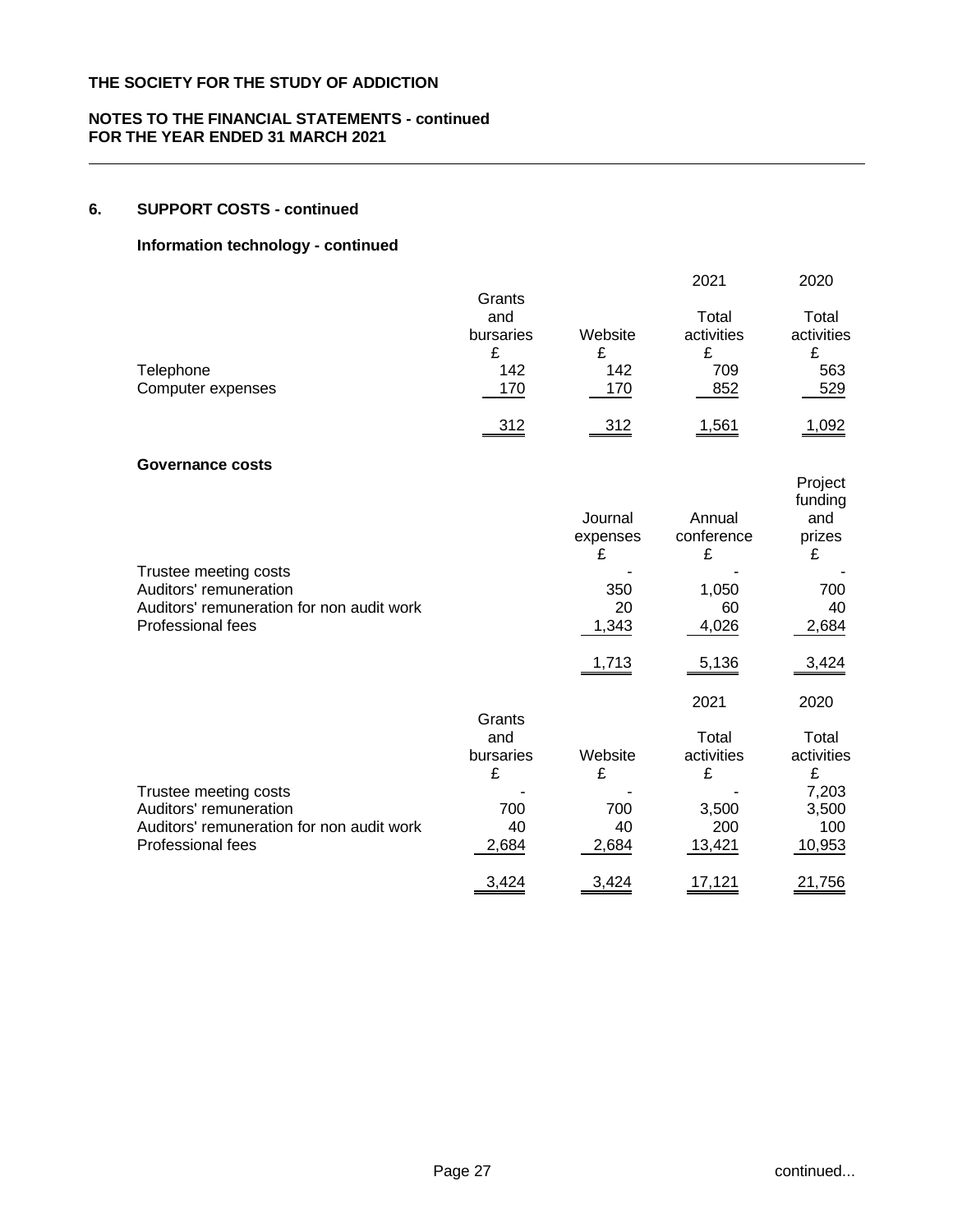## **NOTES TO THE FINANCIAL STATEMENTS - continued FOR THE YEAR ENDED 31 MARCH 2021**

# **7. NET INCOME/(EXPENDITURE)**

Net income/(expenditure) is stated after charging/(crediting):

| $202^{\circ}$ | 2020  |
|---------------|-------|
|               |       |
| 3.500         | 3.500 |
| 200           | 100   |
|               |       |

#### **8. TRUSTEES' REMUNERATION AND BENEFITS**

There was no trustees' remuneration or other benefits for the year ended 31 March 2021 apart from £3,050 (2020: £3,150) and £nil (2020: £250) paid to Professor M Hickman and Professor A McNeill for editorial services provided to the Society.

#### **Trustees' expenses**

Expense reimbursements were paid to 0 trustees (2020: 11) during the year and amounted to £nil (2020: £7,203) in respect of travel and subsistence.

#### **9. STAFF COSTS**

Staff costs during the year were as follows:

|                                      | 2021<br>£ | 2020    |
|--------------------------------------|-----------|---------|
| Direct wages and salaries            | 296,700   | 257,148 |
| <b>Employer's National Insurance</b> | 31,214    | 27.747  |
| Pension costs                        | 29,646    | 25,643  |
| <b>Employment allowance</b>          | (4,000)   | (3,000) |
|                                      | 353,560   | 307,538 |

The average number of staff during the year was 8 (2020: 6).

One employee earned between £70,001-£80,000 per annum in the current year (2020: one employee earned between £70,001-£80,000).

#### **Key Management Personnel**

Key Management Personnel remuneration for the financial year was £86,532 (2020: £84,164).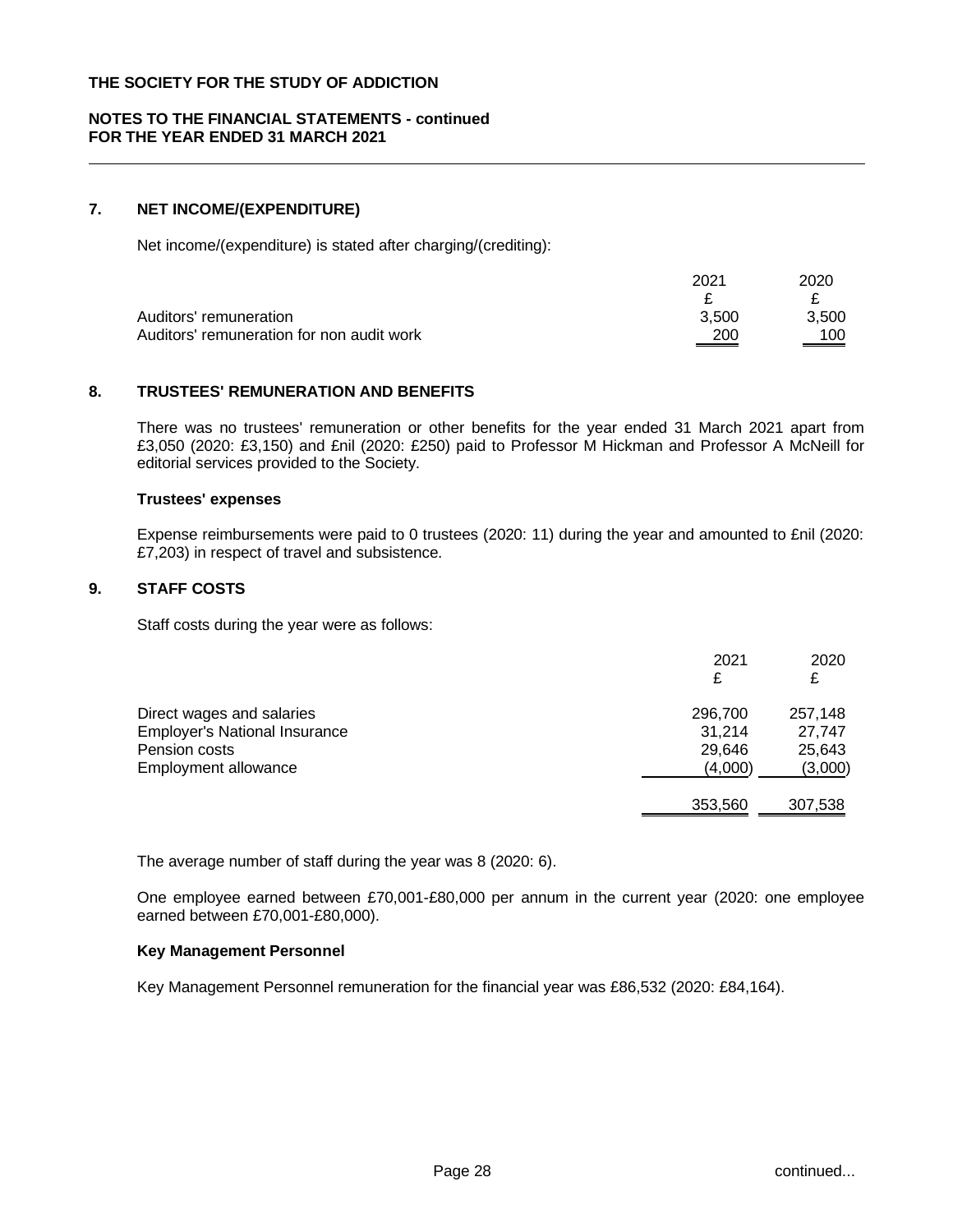## **NOTES TO THE FINANCIAL STATEMENTS - continued FOR THE YEAR ENDED 31 MARCH 2021**

## **10. FIXED ASSET INVESTMENTS**

|                                                               | Listed<br>investments<br>£ |
|---------------------------------------------------------------|----------------------------|
| <b>MARKET VALUE</b><br>At 1 April 2020<br><b>Revaluations</b> | 2,621,833<br>555,601       |
| At 31 March 2021                                              | 3,177,434                  |
| <b>NET BOOK VALUE</b><br>At 31 March 2021                     | 3,177,434                  |
| At 31 March 2020                                              | 2,621,833                  |

Listed investments are stated at their mid market value as at the balance sheet date.

If the investments had not been revalued, they would have been included on the historical cost basis at 31 March 2021 of £2,536,845 (2020: £2,536,845).

There were no investment assets outside the UK.

## **11. DEBTORS: AMOUNTS FALLING DUE WITHIN ONE YEAR**

|     |                                                       | 2021<br>£ | 2020<br>£ |
|-----|-------------------------------------------------------|-----------|-----------|
|     | Other debtors                                         |           | 843       |
|     | Prepayments                                           | 44,422    | 57,652    |
|     |                                                       | 44,422    | 58,495    |
| 12. | <b>CREDITORS: AMOUNTS FALLING DUE WITHIN ONE YEAR</b> |           |           |
|     |                                                       | 2021      | 2020      |
|     |                                                       | £         | £         |
|     | Social security and other taxes                       | 8,589     | 7,879     |
|     | Deferred income                                       | 201,840   | 204,748   |
|     | Accruals                                              | 210,815   | 190,217   |
|     | <b>VAT Liability</b>                                  | 121,267   | 126,570   |
|     |                                                       | 542,511   | 529,414   |

The deferred income relates to advance payments from the publishers of the journal. This income is proportioned and deferred until rightfully owned. £

| Balance as at 31 March 2020           | 204.748    |
|---------------------------------------|------------|
| Amount released to incoming resources | (204, 748) |
| Amount deferred in year               | 201,840    |
|                                       |            |
| Balance as at 31 March 2021           | 201,840    |
|                                       |            |

Listed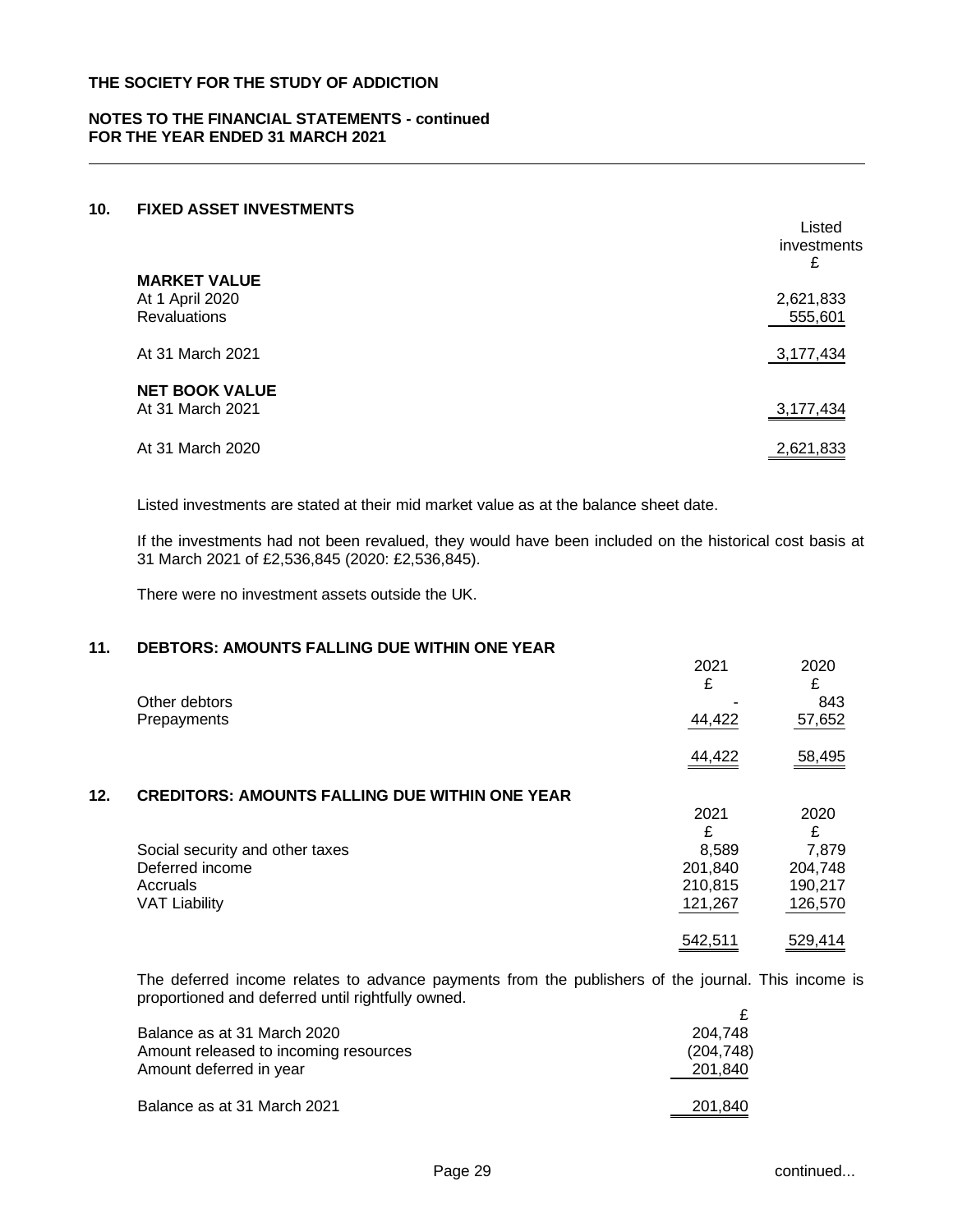## **NOTES TO THE FINANCIAL STATEMENTS - continued FOR THE YEAR ENDED 31 MARCH 2021**

# **13. MOVEMENT IN FUNDS**

|                                      |                | <b>Net</b><br>movement | At             |
|--------------------------------------|----------------|------------------------|----------------|
|                                      | At 1/4/20      | in funds               | 31/3/21        |
| <b>Unrestricted funds</b><br>General | £<br>4,311,748 | £<br>647,763           | £<br>4,959,511 |
| <b>TOTAL FUNDS</b>                   | 4,311,748      | 647,763                | 4,959,511      |

Net movement in funds, included in the above are as follows:

|                                      | Incoming<br>resources | Resources<br>expended | Gains and<br>losses | Movement<br>in funds |
|--------------------------------------|-----------------------|-----------------------|---------------------|----------------------|
| <b>Unrestricted funds</b><br>General | 1,238,428             | (1, 146, 266)         | 555.601             | 647,763              |
| <b>TOTAL FUNDS</b>                   | 1,238,428             | (1,146,266)           | 555,601             | 647,763              |

## **Comparatives for movement in funds**

|                                      | At 1/4/19<br>£ | <b>Net</b><br>movement<br>in funds<br>£ | At<br>31/3/20  |
|--------------------------------------|----------------|-----------------------------------------|----------------|
| <b>Unrestricted funds</b><br>General | 4,471,917      | (160, 169)                              | £<br>4,311,748 |
| <b>TOTAL FUNDS</b>                   | 4,471,917      | (160,169)                               | 4,311,748      |

Comparative net movement in funds, included in the above are as follows:

|                                      | Incoming<br>resources | Resources<br>expended | Gains and<br>losses | Movement<br>in funds |
|--------------------------------------|-----------------------|-----------------------|---------------------|----------------------|
| <b>Unrestricted funds</b><br>General | 1,281,267             | (1,305,829)           | (135,607)           | (160, 169)           |
| <b>TOTAL FUNDS</b>                   | 1,281,267             | (1,305,829)           | (135,607)           | (160,169)            |